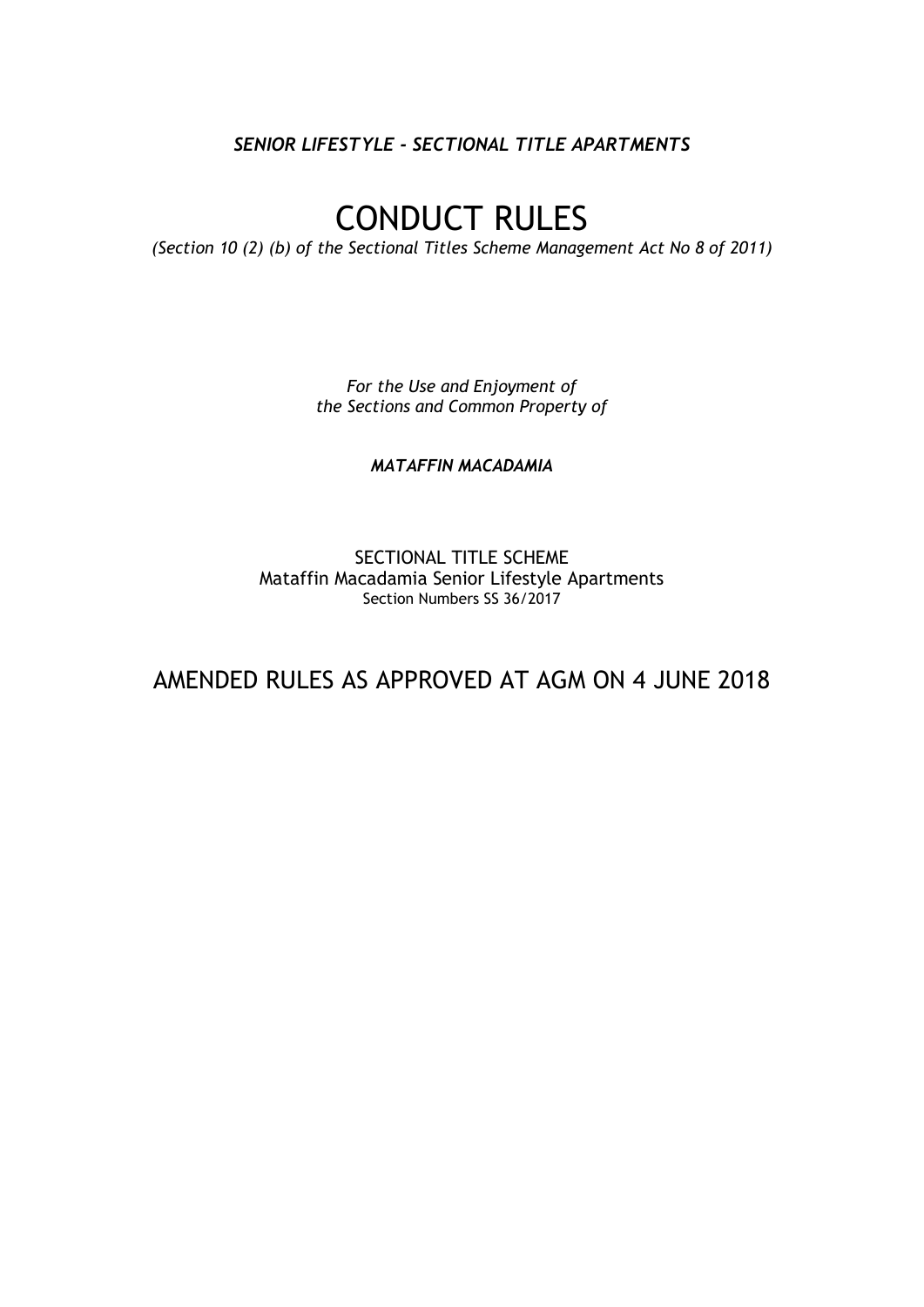# **TABLE OF CONTENTS**

| <b>PRELIMINARY</b> |                       | <b>PAGE</b>    |
|--------------------|-----------------------|----------------|
| А.                 | <b>RECORDAL</b>       | $\mathbf{1}$   |
| <b>B.</b>          | <b>APPLICABILITY</b>  | $\mathbf{1}$   |
| C.                 | <b>INTERPRETATION</b> | 1              |
| D.                 | <b>DEFINITIONS</b>    | $\overline{2}$ |
| E.                 | <b>DIRECTIVES</b>     | $\overline{2}$ |
| F.                 | <b>GUIDELINES</b>     | 3              |

| <b>RULES</b> |                                                                                                                      | <b>PAGE</b>    |
|--------------|----------------------------------------------------------------------------------------------------------------------|----------------|
| 1.           | <b>PETS</b>                                                                                                          | $\mathbf{3}$   |
| 2.           | <b>REFUSE DISPOSAL</b>                                                                                               | $\overline{4}$ |
| 3.           | <b>PARKING AND DRIVING OF VEHICLES</b>                                                                               | $\overline{4}$ |
| 4.           | DAMAGE, ALTERATIONS OR ADDITIONS TO<br>THE COMMON PROPERTY AND STRUCTURAL<br>ALTERATIONS TO THE INTERIOR OF SECTIONS | $5 - 10$       |
| 5.           | APPEARANCE FROM THE OUTSIDE AND<br>OBSTRUCTIONS TO THE COMMON PROPERTY                                               | 10             |
| 6.           | <b>SIGNS AND NOTICES</b>                                                                                             | 11             |
| 7.           | <b>LITTERING</b>                                                                                                     | 11             |
| 8.           | <b>LAUNDRY</b>                                                                                                       | 11             |
| 9.           | STORAGE OF INFLAMMATORY MATERIAL<br>AND OTHER DANGEROUS ACTS                                                         | 11             |
| 10.          | SELLING, LETTING AND OCCUPANCY                                                                                       | $11 - 13$      |
| 11.          | <b>ERADICATION OF PESTS</b>                                                                                          | 13             |
| 12.          | USAGE OF SECTIONS, EXCLUSIVE USE AREAS,<br><b>COMMON PROPERTY AND RELATED MATTERS</b>                                | 13             |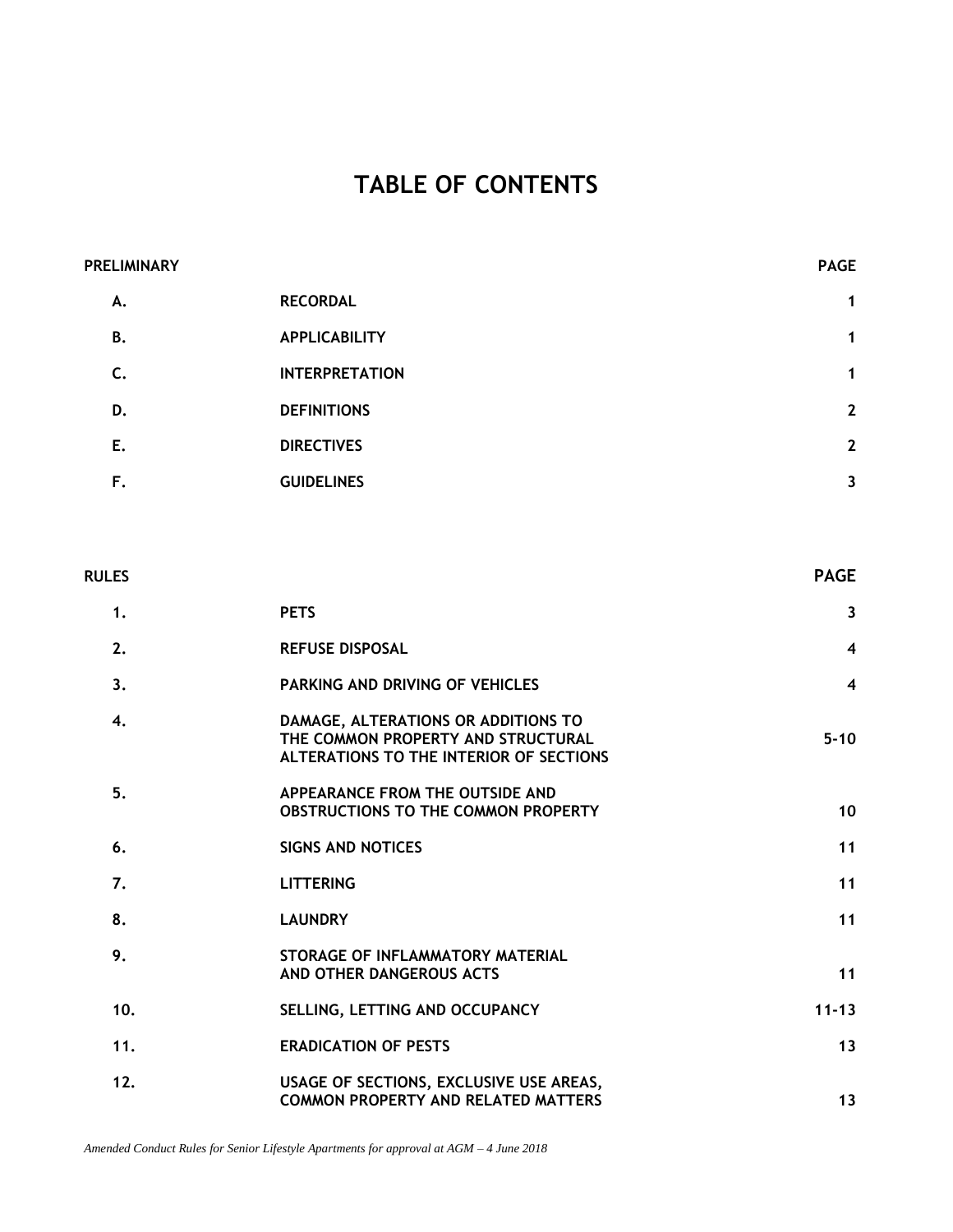| 13. | NOISE, DISTURBANCE AND NUISANCE | 14 |
|-----|---------------------------------|----|
| 14. | <b>SECURITY</b>                 | 14 |
| 15. | <b>INSURANCE</b>                | 15 |
| 16. | <b>CONTRAVENTION OF RULES</b>   | 15 |
| 17. | <b>IMPOSITION OF PENALTIES</b>  | 16 |
| 18. | FIRE FIGHTING EQUIPMENT         | 16 |
| 19. | <b>COMPLAINTS</b>               | 16 |
| 20. | <b>RELAXATION OF RULES</b>      | 16 |
| 21. | <b>CARE</b>                     | 17 |
| 22. | <b>DOMESTIC HELP</b>            | 17 |
| 23. | <b>LEVIES</b>                   | 17 |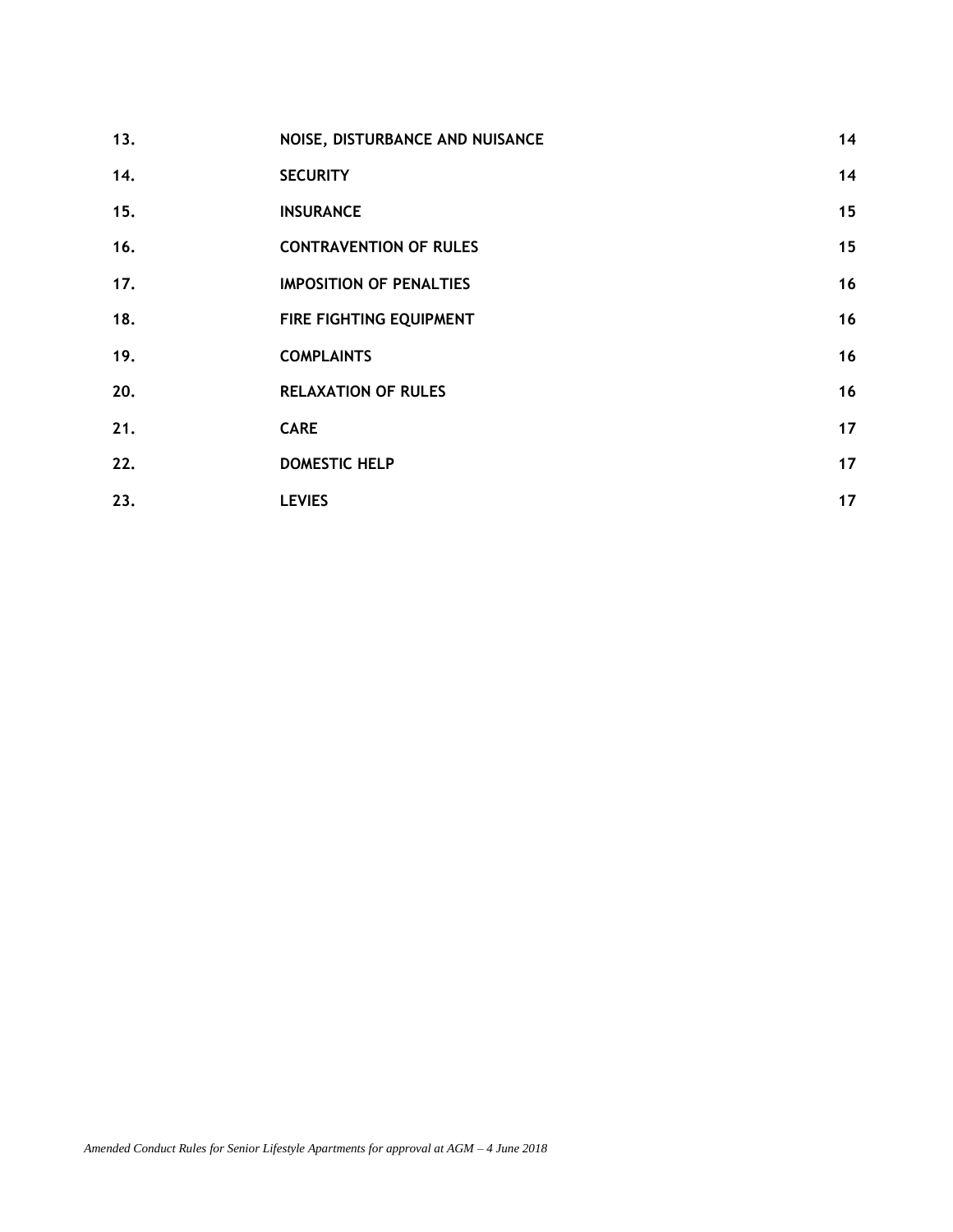# **A. RECORDAL**

- (1) The Mataffin Macadamia Care Centre ("the Care Centre") is operated by Macadamia Care to provide various levels of assistance and health care to members living in the Mataffin Macadamia Village.
- (2) It is recorded that the Care Centre is located within the Mataffin Macadamia Village as governed by the Mataffin Macadamia Home Owners Association RF NPC, its Memorandum of Incorporation (MOI) and the conduct rules as approved by its members.
- (3) As such the MOI and house rules stipulate the general constitutional and ideal behavioral guidelines and rules for all those within the village including for those of the sectional title sections of the village.
- (4) Therefore the MOI and conduct rules apply *mutatis mutandis* to the trustees, employees and residents of the sectional title sections, Care Centre and these conduct rules set out the provisions that specifically applies to the residents of the Senior Lifestyle sectional title sections.

# **B. APPLICABILITY**

- (1) These Conduct Rules, the provisions of the Management Rule, and of Section 10 of the Sectional Titles Act, No 8 of 2011, as amended from time to time, are applicable to and binding upon the trustees, the manager, the managing agent, and all owners residents and employees.
- (2) It shall be the responsibility of all owners to ensure compliance with these Rules by their tenants (lessee) or the occupier of their section, including, their employees and contractors, visitors (guests) and family members.
- (3) It is the duty and responsibility of each resident to ensure that they obtains a copy of the most recently approved MOI and conduct rules. Should there be a change to the MOI, conduct the trustees of the body corporate will inform the residents accordingly.
- (4) An owner is strictly liable for payment in respect of any damages caused by and for any penalty imposed on him or on any person referred to in clause B (1)

# **C. INTERPRETATION**

- (1) Any definitions set out herein, terms used herein shall have the meaning as set out in the house rules.
- (2) The Board process and legalities and penalty clauses as contained in the conduct rules shall be read to be the Trustee process and the trustees shall have the powers as contained in the legalities and penalty clauses.
- (3) The clause headings are for convenient reference and shall be disregarded in construction the conduct rules.
- (4) Unless the context clearly indicates a contrary intention:-
	- (a) The singular shall include the plural and vice versa;
	- (b) A reference to any one gender shall include the other genders; and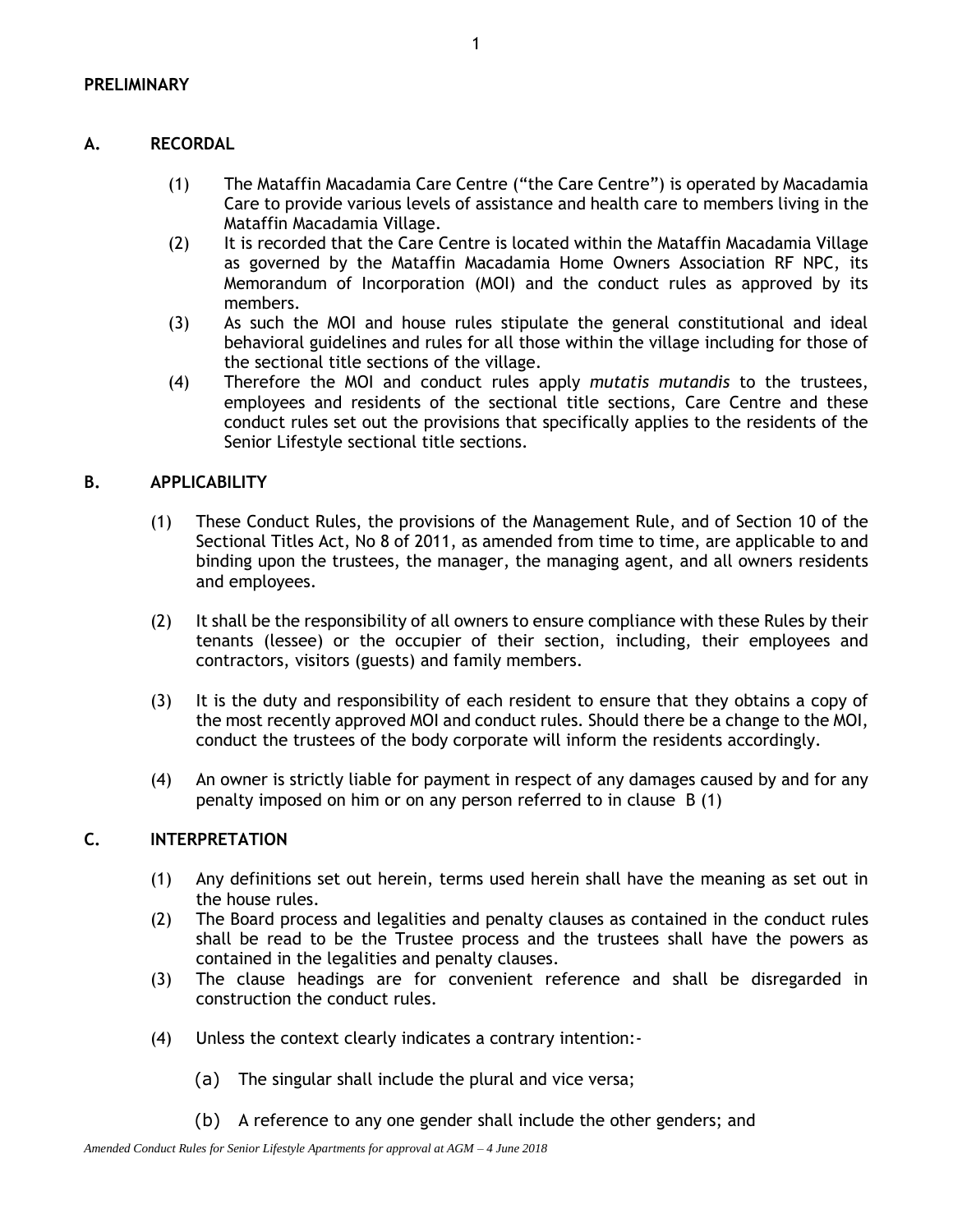- (c) A reference to natural persons includes juristic persons, trusts and partnerships and vice versa.
- (5) Words and expressions defined in the Sectional Titles Act, No 8 of 2011 and annexures thereto, shall, in all conduct rules, unless inconsistent with the context, bear the meaning assigned to such words and expressions in the Act and annexures thereto.
- (6) When any number of days is prescribed in these conduct rules, the same shall be reckoned exclusively of the first and inclusively of the last day unless the last day falls on a Saturday, Sunday or proclaimed public holiday, in which event the last day shall be the next succeeding day which is not a Saturday, Sunday or proclaimed public holiday.
- (7) Where numbers are expressed in words and in numerals in these conduct rules, the words shall prevail if there is any conflict between the two.

#### **D. DEFINITIONS**

In the conduct rules the following terms shall, unless the context otherwise requires, have the meanings hereafter assigned to them:

- (1) "conduct rules" means these rules as set out herein and as may be amended governing the conduct of the residents;
- (2) "resident" means the meaning ascribed to it as in the conduct rules and including occupier;
- (3) "section" means a portion of the sectional title scheme as occupied by a resident;
- (4) "conduct rules" means the house rules of the Mataffin Macadamia Home Owners Association;
- (5) "Care Centre" means the Mataffin Macadamia Care Centre situated in the Mataffin Macadamia Village and operated by Macadamia Care
- (6) "Macadamia Care" means Macadamia Clinic (Pty) Ltd. or it's nominated successors.

#### **E. DIRECTIVES**

- (1) The trustees may from time to time issue Directives in connection with any Conduct Rule.
- (2) The Directives shall not be in conflict with any Management or Conduct Rule as prescribed in the Annexures in the STSMA 2011.
- (3) The Directives shall provide direction as to the practical application of a Conduct Rule. The trustees may through their Directives regulate, guide and clarify practical matters pertaining to a Conduct Rule. The trustees are not authorized to create further conduct rules through its issuing of Directives.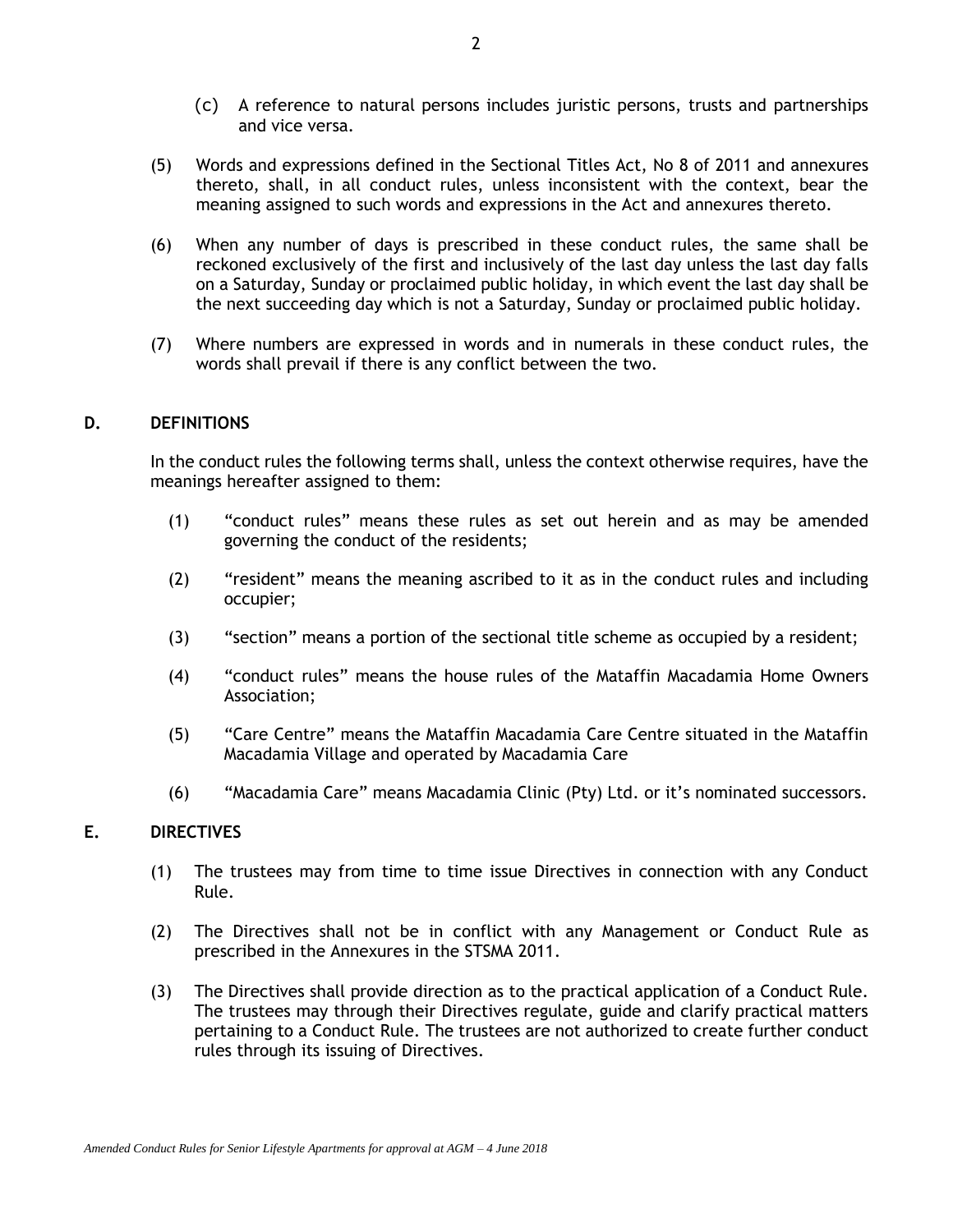# **F. GUIDELINES**

- (1) Subject to the aesthetic rules and approval process contained in the conduct rules required to be adhered to by all residents, including the Care Centre, the trustees shall from time to time prepare and revise guidelines in respect of alterations or additions referred to in Conduct Rules 4. The guidelines may contain specifications and sketch plans as to the nature, design, material, colour and manner of installation required in respect of alterations or additions to ensure uniformity of construction
- (2) Unless the existing guidelines were approved by ordinary resolution taken by the majority of members at the meeting at which these conduct rules were adopted, the guidelines shall be so adopted at the first subsequent annual general meeting.
- (3) At every subsequent annual general meeting any amendments proposed by the trustees shall be tabled for consideration and approved by the majority of members by ordinary resolution, with or without amendment.
- (4) The guidelines shall, by virtue of these conduct rules, be binding upon owners and occupiers and shall be strictly adhered to by them.

# **CONDUCT RULES (Section 10 (b) of the Sectional Titles Act No 8 of 2011)**

# **1. PETS**

- 1.1. Local authority by laws relating to any pets shall be strictly enforced.
- 1.2. There may be a maximum of 1 dog (adult weight less than 10kg) per section in the Senior Lifestyle Section of the village and the dog shall be registered with the security officer/ caretakers.
- 1.3. Pets are not allowed to cause any nuisance or inconvenience in any way to other residents. A residents' pet with a predisposition to bark or howl will not be allowed in the village or if in the village will be asked to remove the pet from the village.
- 1.4. No pigeons, parrots and/or aviaries will be allowed in the village
- 1.5. All pets must be kept indoors, within an enclosed area or on a leach at all times with the understanding that a dog owner will be obliged to erect a fence on the EU area of the section.
- 1.6. Dog owners must ensure that their animals are on leashes when off their property and may, under no circumstances, foul other residents', common or community property.
- 1.7. Should animal excrement be deposited in a public area, the pet owner shall be responsible for the immediate removal thereof.
- 1.8. Every pet must wear a collar with a tag indicating the name, address and telephone number of its owner. Stray dogs, without identification tags will be apprehended and handed to the SPCA or any other relevant authority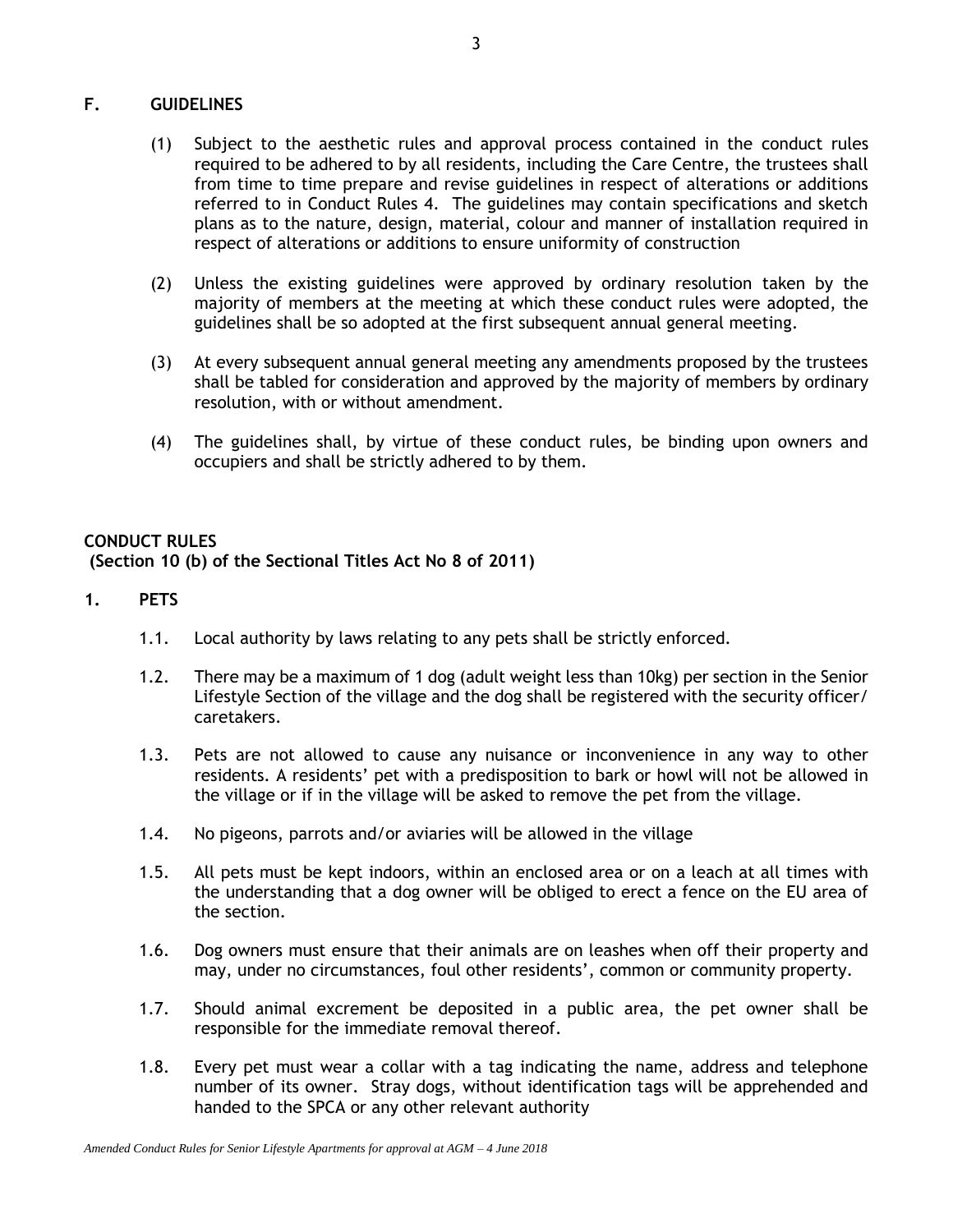- 1.9. Pet owners shall accept full responsibility for any injuries or damage to any person property or common property in the village caused by the pet.
- 1.10. The Trustees reserves the right to notify any per owner to take steps should a pet become a nuisance or a danger. Should the situation not improve the Trustees may instruct the pet owner to remove the pet from the village within a specific period.
- 1.11. The Trustees shall only consider formal complaints concerning pets (any other circumstances which constitute a nuisance, danger or potential hazard) when presented to the Trustees in writing.

### **2. REFUSE DISPOSAL**

- 2.1. An owner or occupier of a section shall:-
	- 2.1.1. Ensure that before refuse is placed in the refuse bin it is securely wrapped in a suitable strong plastic bag, and in the case of tins or other containers, completely drained, before it is placed in such plastic bag and such refuse bin;
	- 2.1.2. Ensure that all recyclable materials are recycled and separated as per the house rules and refuse removal policies of the Mataffin Macadamia Home Owners Association.
	- 2.1.3. For the purpose of having the refuse collected, place such plastic bag within the refuse bin.
- 2.2. An owner or occupier shall not allow any refuse for the disposal of which he is responsible, to remain in any entrance or passage, staircase or any other part of the common property.
- 2.3. An owner or occupier of a section shall comply with any other Directives issued by the trustees regarding refuse disposal.

Upon the breach of, or non-compliance with, the provisions of this Rule, the owner of the relevant section may become liable for a fine imposed in terms of Conduct Rule 16

#### <span id="page-6-0"></span>**3. PARKING AND DRIVING OF VEHICLES**

- 3.1. No owners or occupier shall park or stand any vehicle upon the common property outside of his/her allocated parking area or permit or allow any vehicle under the control of a visitor to be parked or stood upon outside of the visitors designated parking area on the common property, without the consent of the trustees in writing.
- 3.2. Trucks, caravans, trailers, boats or other heavy vehicles may not be parked on the common property without the prior written consent of the trustees.
- 3.3. All Owners and occupiers shall:-
	- 3.3.1. Observe all road signs on the common property;
	- 3.3.2. Ensure that they do not exceed a speed of 15 (fifteen) kilometers per hour when driving their vehicles on any part of the common property;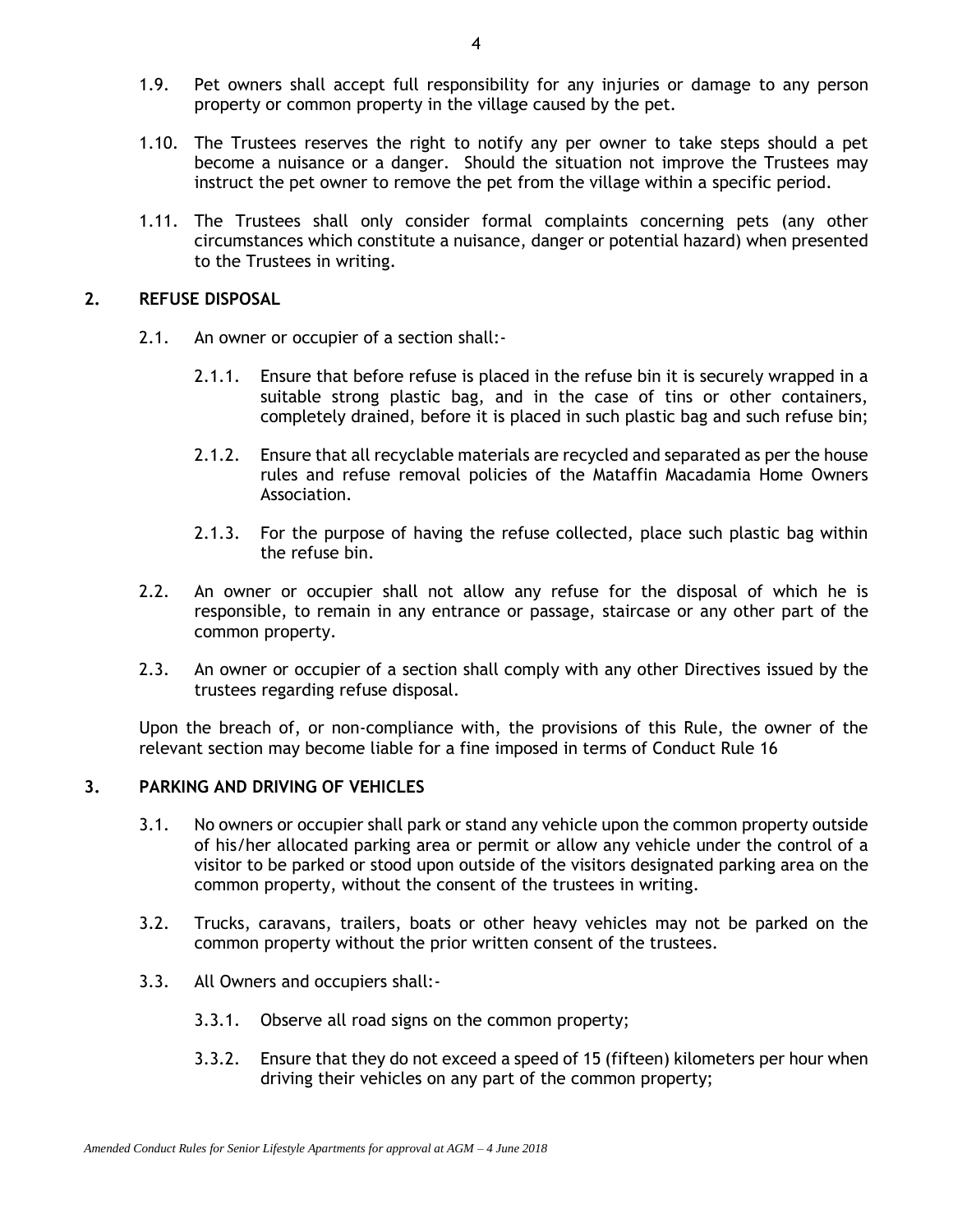- 3.3.3. Ensure that their vehicles, and the vehicles of their visitors and guests, do not drip oil or brake fluid on the common property or in any other way deface the common property including the exit and entrance gates. Noncompliance shall be subject to the imposition of a fine in terms of Conduct Rule16;
- 3.4. Owners or occupiers shall not:-
	- 3.4.1. Drive their vehicles within the common property in any manner that creates a nuisance;
	- 3.4.2. Allow any unlicensed person to drive any vehicle within the common property;
	- 3.4.3. Be permitted to dismantle or effect major repairs to any vehicle on any portion of the common property, an exclusive use area or in a section;
	- 3.4.4. Be allowed to reside or sleep in a vehicle, garage or any part of the common property;
	- 3.4.5. Be allowed to play music in excess of 7 decibels above the ambient sound from a stationery vehicle.
	- 3.4.6. The parking of vehicles within a section or upon the common property is subject to the express condition that every vehicle is parked at the owner's risk and responsibility and no liability shall attach to the body corporate or its agents or any of their employees for any loss or damage of whatever nature which the owner, or any person claiming through or under him, may suffer in consequence of his or her vehicle having been parked on the common property.
	- 3.4.7. An owner or resident shall comply with any further Directives issued by the trustees in respect of this Conduct Rule.
	- 3.4.8. The trustees may in accordance with Conduct Rule [0](#page-18-0) cause to be removed or towed away, or its wheels to be clamped, at the risk and expense, including payment of a release penalty to be determined by the trustees, any vehicle parked, stood or abandoned in contravention of these conduct rules.
	- 3.4.9. Notwithstanding the provisions of clause 3.4.8, an owner or occupier who is in breach or non-compliance with the provisions of this Rule, or any Directives issued in terms thereof, shall be subject to the imposition of a fine in terms of Conduct Rule 17.

# <span id="page-7-2"></span>**4. DAMAGE, ALTERATIONS AND ADDITIONS TO THE COMMON PROPERTY AND STRUCTURAL ALTERATIONS TO THE INTERIOR OF SECTIONS**

# <span id="page-7-0"></span>**4.1 MINOR ALTERATIONS**

- 4.1.1 As far as minor alterations, fixtures or additions are concerned, an owner, lessee or occupier of a section shall not mark, paint, drive nails or screws or the like into, or otherwise damage, or alter, any part of the common property without first obtaining the written consent of the trustees.
- <span id="page-7-1"></span>4.1.2 Notwithstanding clause [4.1.1,](#page-7-0) an owner or person authorized by him or her, may install:-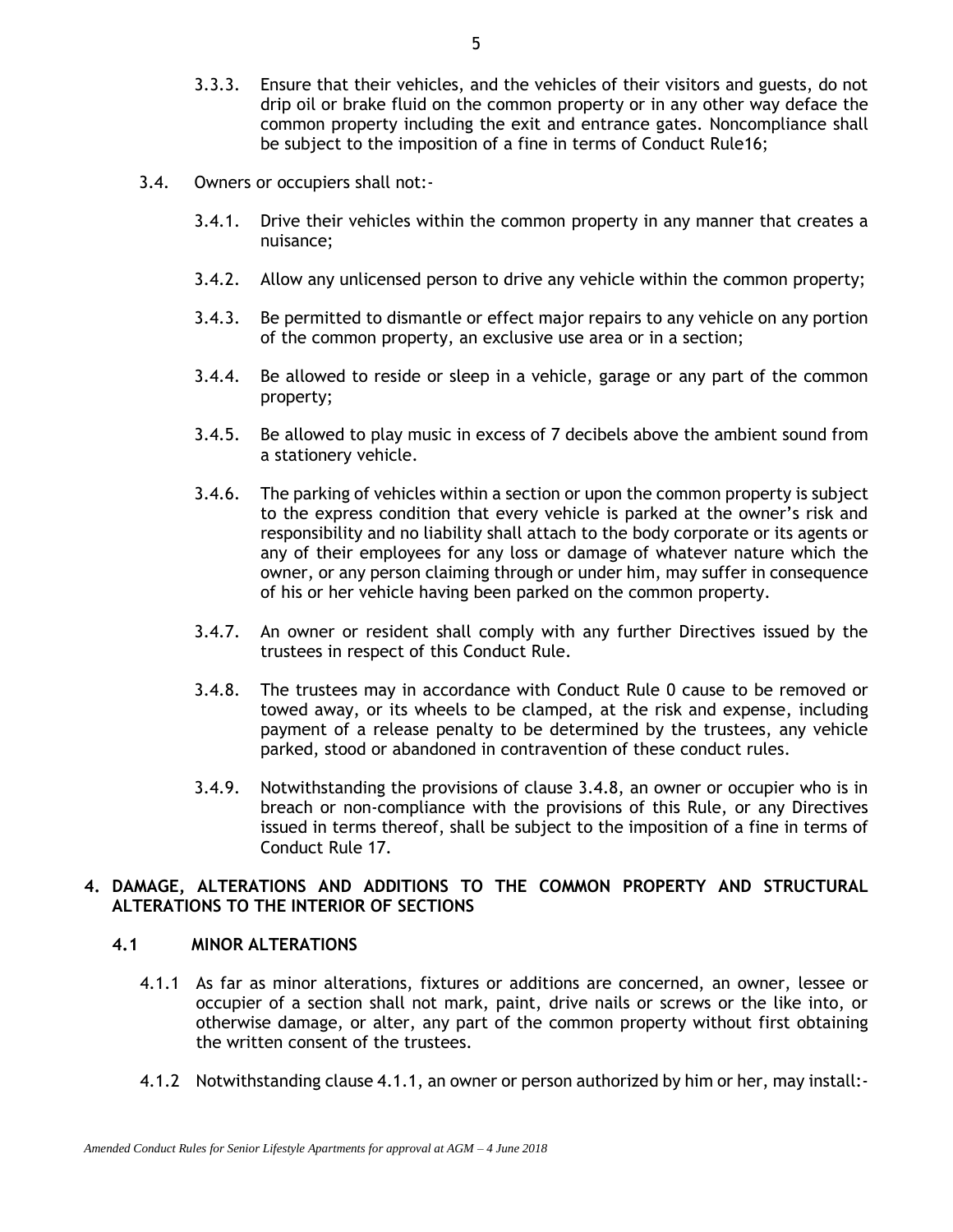- 4.1.2.1 any locking device, safety gate, burglar bars, or other safety device for the protection of his or her section; or
- 4.1.2.2 any screen or other device to prevent the entry of animals or insects;

provided that the trustees have first approved the nature and design of the device and the manner of its installation.

- <span id="page-8-0"></span>4.1.3 An owner or person authorized by him or her shall not construct, attach to, fix to any part of the exterior buildings, including balconies, or place or construct on, or fix to any part of the common property any alterations, fixtures or additions, inclusive of but not limited to radio aerials, television aerials, satellite dishes, solar heating systems, air conditioners, chimneys, canopies, awnings, shade covers, carport covers, steps, braais or similar items without the prior consent of the trustees, who may attach reasonable conditions to their consents.
- 4.1.4 A request for the trustees' consent or approval contemplated in clauses [4.1.1,](#page-7-0) [4.1.2](#page-7-1) or [4.1.3,](#page-8-0) must be made in writing to the trustees and must be accompanied by plans and specifications sufficient to explain the nature, design, shape, size, material, colours and location of the proposed item.
- 4.1.5 The trustees' consent for such structures as contemplated in clause [4.1.3](#page-8-0) may at any time be withdrawn in the event of non-compliance with the imposed conditions. In the event of such withdrawal, the owner is responsible for the immediate removal of the items, at his or her own cost. Should an owner fail to remove such item and any such failure persists for a period of 30 (thirty) days after written notice to remove given by the trustees or the managing agent on their behalf, the trustees may have same removed at the risk and expense of the owner concerned, who shall have no recourse against the body corporate or it's trustees, employees or contractors for any damage resulting there from.

# **4.2 STRUCTURAL ALTERATIONS**

- 4.2.1 Any structural alteration affecting a section and the common property, and alterations to work to plumbing, electrical installations or conduits, may only be carried out after:-
	- 4.2.1.1 compliance with all relevant provisions of the Sectional Titles Act, No 8 of 2011 and the Rules;
	- 4.2.1.2 obtaining the written approval of the local authority, if applicable;
	- 4.2.1.3 obtaining the written consent of the trustees, which may be accompanied by conditions and which consent may only be given if the Board of Mataffin Macadamia Home Owners Association has provided their written consent.
- 4.2.2 All structural alterations and alterations to, or repairs of, plumbing, electrical installations or conduits, must be done by qualified persons and the work must comply with standards required by the local authority.
- 4.2.3 Whereas an owner may affect alterations to the interior of his or her section, no work may be done to weight-bearing walls without the written consent of the trustees, who may impose conditions.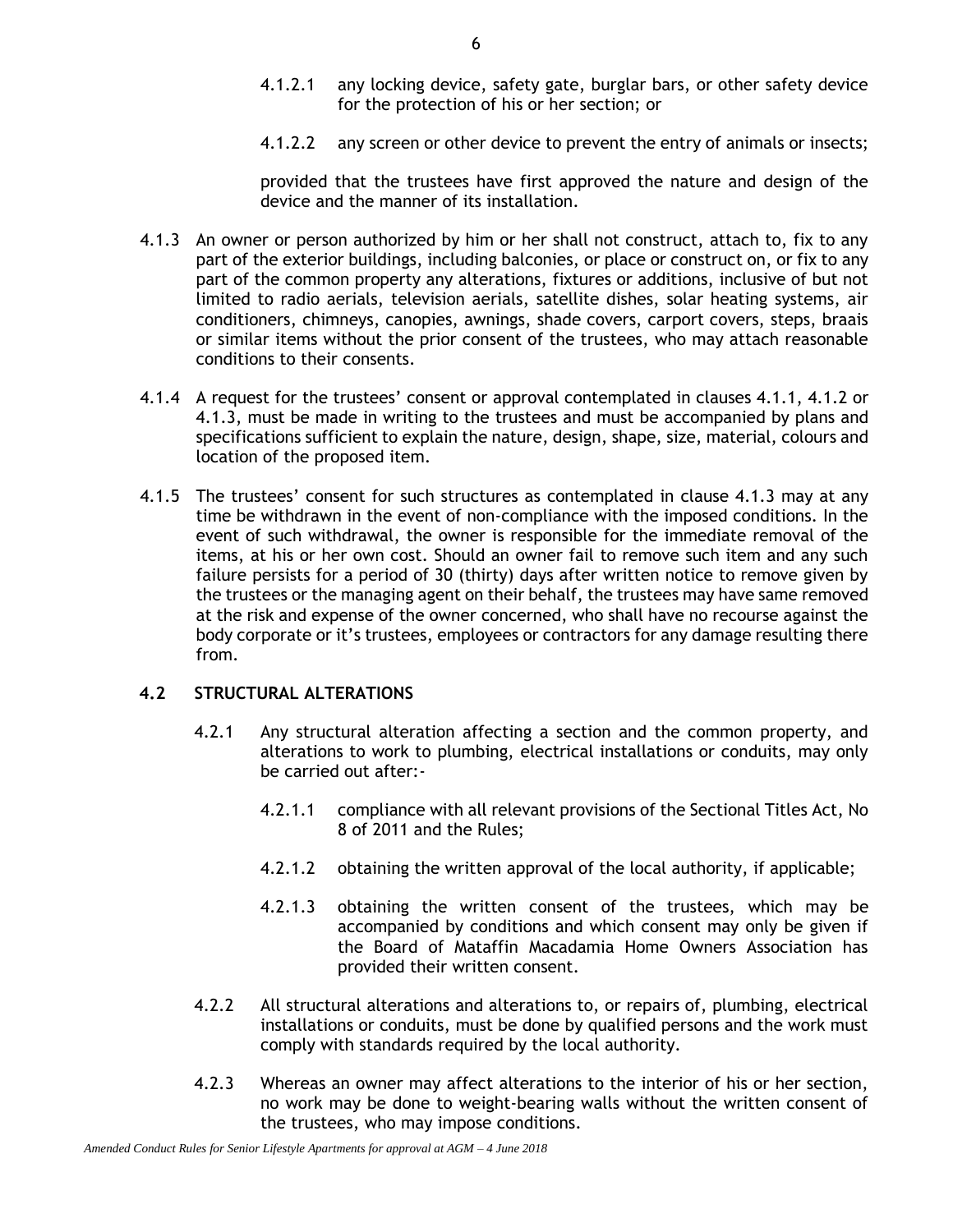- 4.2.4 In addition to any other relevant provisions, the following provisions shall apply in respect of any work effected by owners which, in the sole discretion of the trustees, involves structural alterations or additions to a section, including the removal, creation, or modification of a wall or any structural part of the building and any alterations, additions, modifications, improvement or decorative work which affects the exterior appearance of the section:-
	- 4.2.4.1 A written application with specifications, time frame, and a sketch plan of the proposed alterations must be submitted to the trustees, to obtain their provisional consent.
	- 4.2.4.2 The trustees may grant provisional consent, or refuse such consent with reasons being furnished. The consent may also be accompanied by reasonable conditions. The trustees may request that a report by a structural engineer or architect be furnished.
	- 4.2.4.3 If provisional consent is given, the owner must proceed to have building plans prepared and approved by the local authority (if required), and which may not deviate from the sketch plan.
	- 4.2.4.4 Before final approval, the owner must canvass the comments of immediate neighbours, and submit it to the trustees for consideration
	- 4.2.4.5 A copy of the approved building plan, or proof that a building plan is not required, must be submitted to the trustees.
	- 4.2.4.6 If considered necessary by the trustees, they may consult an architect, engineer, legal advisor or other professional consultant, regarding the proposed alterations.
	- 4.2.4.7 Within 14 (fourteen) days of obtaining all the required information and advice, the trustees shall consider the application, reach a reasonable decision, and advise the applicant of such decision. If refused, reasons must be given. The consent may also be accompanied by reasonable conditions.
	- 4.2.4.8 A deposit as determined by the trustees from time to time, shall be payable by the owner, before work may commence.

# **4.3 INTERNAL ALTERATIONS**

- 4.3.1 In addition to any other relevant provisions, the following provision shall apply in respect of any work which involves any internal refurbishment, renovation or redecoration of a section which affects the internal walls, ceiling, foundation or sanitary ware:-
	- 4.3.1.1 An application to proceed, with specifications, time frame, and a sketch plan of the proposed alterations must be submitted to the trustees, in order to obtain their consent to proceed.
	- 4.3.1.2 The trustees shall, within 14 (fourteen) days, convey their consent to proceed, with or without conditions and or Directives as to access and the maintenance of security, to the owner, or inform him or her why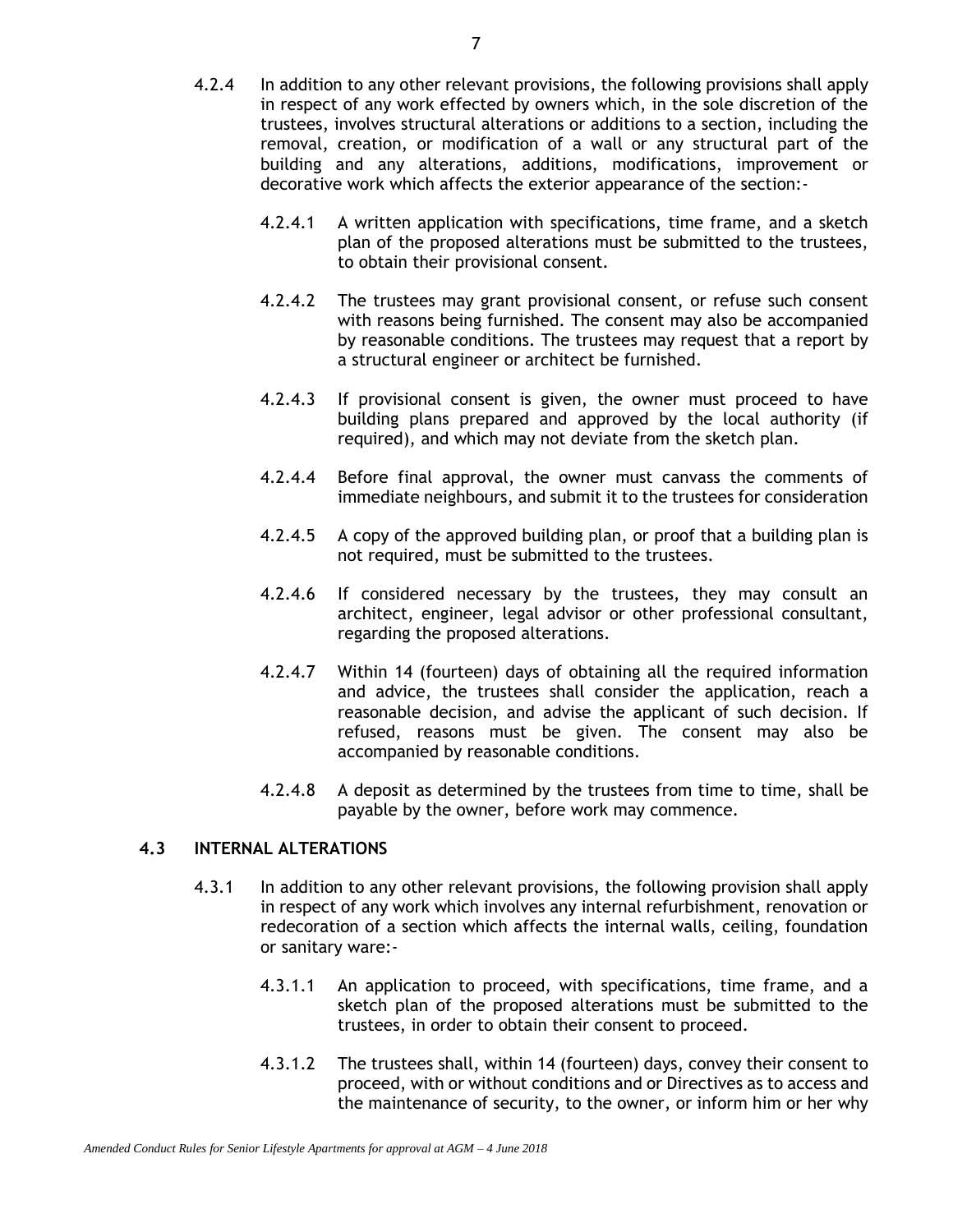such consent cannot be given. An owner may not proceed with the work without such consent.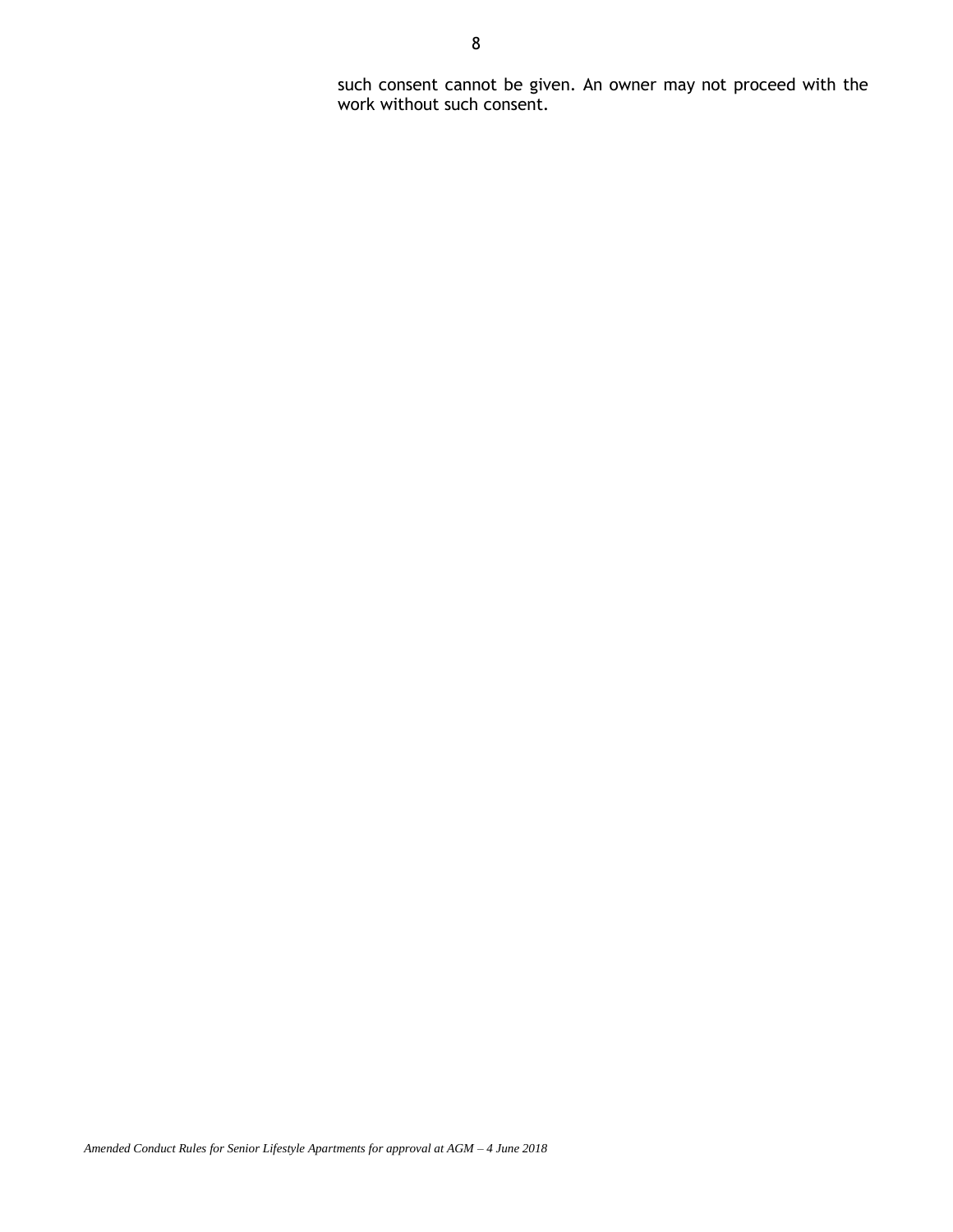#### **4.4 ALL ALTERATIONS**

- 4.4.1 In respect of all work done at the instance of an owner of a section, the following shall apply:-
	- 4.4.1.1 The owner shall liaise with the trustees concerning all aspects of the daily building operations, including the security measure applicable, the vehicles to be allowed on the premises, the use of outside building hoists or block and tackle gear, and the temporary storage of building material and machinery on the premises. The owner shall furnish the trustees, managing agent or manager with the contact details of all contractors who intend to enter the premises;
	- 4.4.1.2 The alterations and fixtures contemplated in this Rule shall comply with the provisions contained in the Guidelines;
	- 4.4.1.3 All doors, including garage doors, windows and other external fittings must conform in quality and appearance with similar items generally installed elsewhere in the building or common property;
	- 4.4.1.4 The owner accepts responsibility, and shall be liable to the body corporate (or owners, as the case may be),for any damage caused by him or her, his or her workmen, or contractors, to the common property or to other sections, and indemnifies the body corporate against such damage or any claims arising there from;
	- 4.4.1.5 The electricity supply of the body corporate may not be used without the specific consent in writing of the trustees, who may assess the costs of such usage for the account of the owner;
	- 4.4.1.6 Any work done in pursuance of this Rule and involving noise must be done on weekdays during the hours 08h00 to 17h00, not at all on Saturdays or Sundays or proclaimed public holidays;
	- 4.4.1.7 Any work done in pursuance of this Rule must be done with the minimum of discomfort, disturbance, obstruction, and nuisance to other occupiers and must be concluded as expeditiously as possible, within the time frame specified, if any. Any rubble or other building material, tools or equipment shall be removed from the common property or any part of a section as soon as possible or within such reasonable time as determined by the trustees;
	- 4.4.1.8 Any deposit payable in terms of this Rule, to the trustees or any person designated by them, shall be paid before commencement of work and shall be repayable 60 (sixty) days after completion, subject to any deductions made by the trustees. The deposit shall be placed in an interest-bearing account, accumulating interest on behalf of the owner;
	- 4.4.1.9 All charges, damages, expenses and penalties raised against the owner in terms of this Rule, are payable upon demand and, if unpaid, trustees may deduct such items from the owner's deposit and/or add the amount to his or her levy account;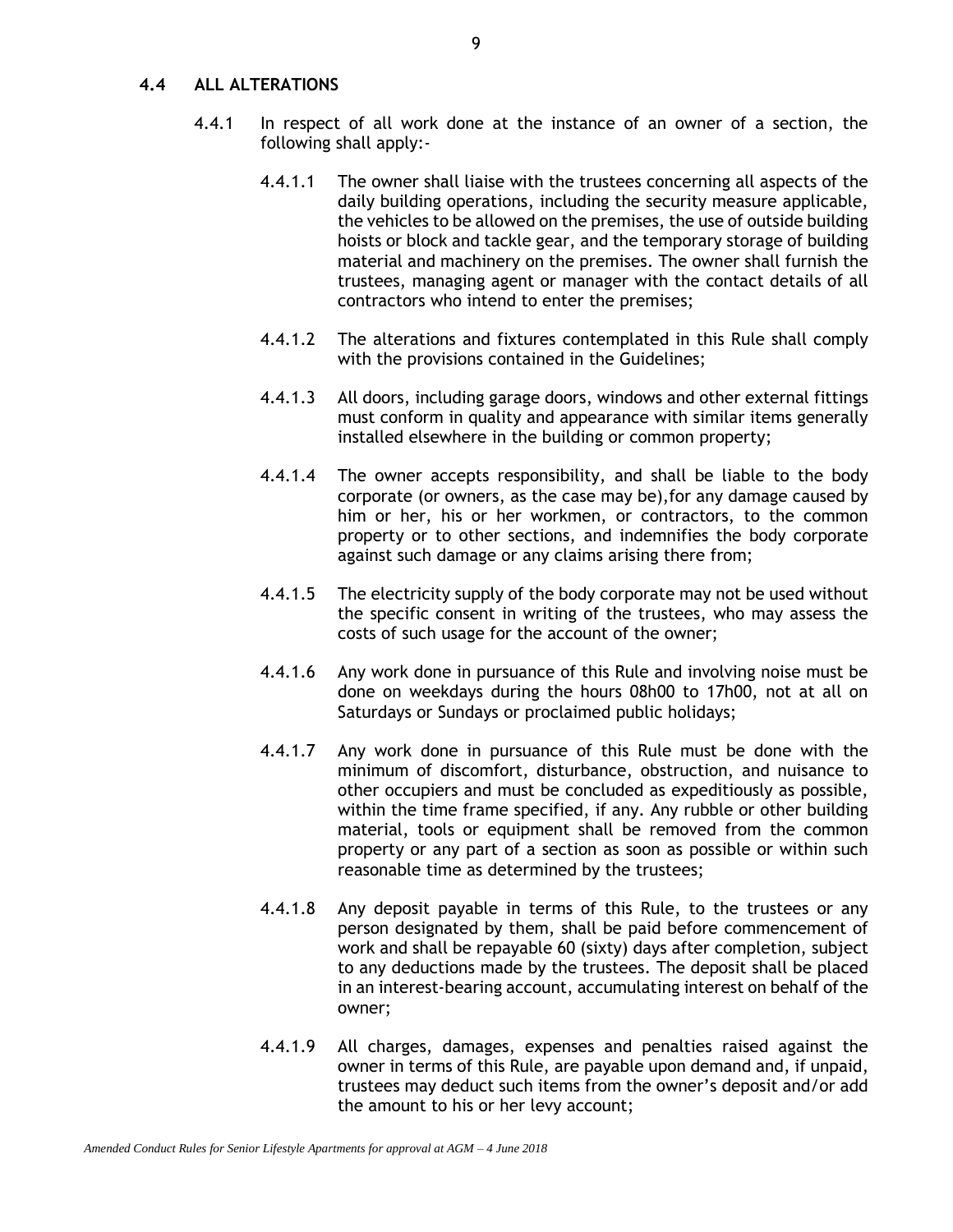- 4.4.1.10 The owner must ensure that his or her workmen and contractors comply with the relevant provisions of this Rule.
- 4.4.2 In the event of approval, or a permit or consent being required from any local or other authority for the alteration, improvement, fixture or addition or similar item, such approval, permit or consent must be obtained by the owner before commencement of the alteration, improvement, installation of the fixture or addition.
- 4.4.3 If any work done by or on behalf of an owner in pursuance of the provisions of this Rule results in expenses being incurred by the body corporate, whether it be by obstructing the employees or contractors in the performance of their work, or in any other manner, the owner concerned shall be liable for payment of such expenses, which may be added to his or her levy account.
- 4.4.4 Any alteration, improvement, fixture or addition or similar item made or installed by an owner in terms of this Rule shall be maintained by the owner concerned in a state of good repair and in a clean, neat, hygienic and attractive condition, at his or her own expense. If an owner fails to maintain adequately such alteration, improvement, fixture or addition or similar item and any such failure persists for a period of 30 (thirty) days after the giving of written notice to repair or maintain given by the trustees or the managing agent on their behalf, the body corporate shall be entitled to remedy the owner's failure and to recover the reasonable cost of doing so from such owner.
- 4.4.5 For the purposes of this Rule, the trustees shall have the discretion to decide what constitutes a 'minor alteration', 'structural alteration' or 'internal alteration' subject to any Directives that may be given by members at a general meeting, by majority vote.
- 4.4.6 If an owner (or person authorized by him or her) effects any work referred to in this Rule without obtaining the trustees' consent, or fails to comply with the imposed conditions, or to conform to the Guidelines or required quality and appearance, or should an owner in any other way contravene any clause, the trustees may request an owner to remove such structure at his or her own cost. Should an owner fail to remove or cause the removal of and/or restitution of any alteration, improvement, fixture or addition and any such failure persists for a period of 30(thirty) days after written notice given by the trustees, the trustees may affect such removal and/or restitution at the risk and expense of the owner concerned, who shall have no recourse against the body corporate or its trustees, employees or contractors for any damage resulting there from.
- 4.4.7 Notwithstanding the provisions of clause 4.4.6, an owner or occupier who is in breach or fails to comply with the provisions of this Rule, or any Directives issued in terms hereof, shall be subject to the imposition of a fine in terms of Conduct Rule 16 .
- <span id="page-12-0"></span>4.4.8 Any consent granted by the trustees in terms of this rule will be placed on the agenda and disclosed at the following annual general meeting as well as any amendments to or further guidelines as a consequence thereof.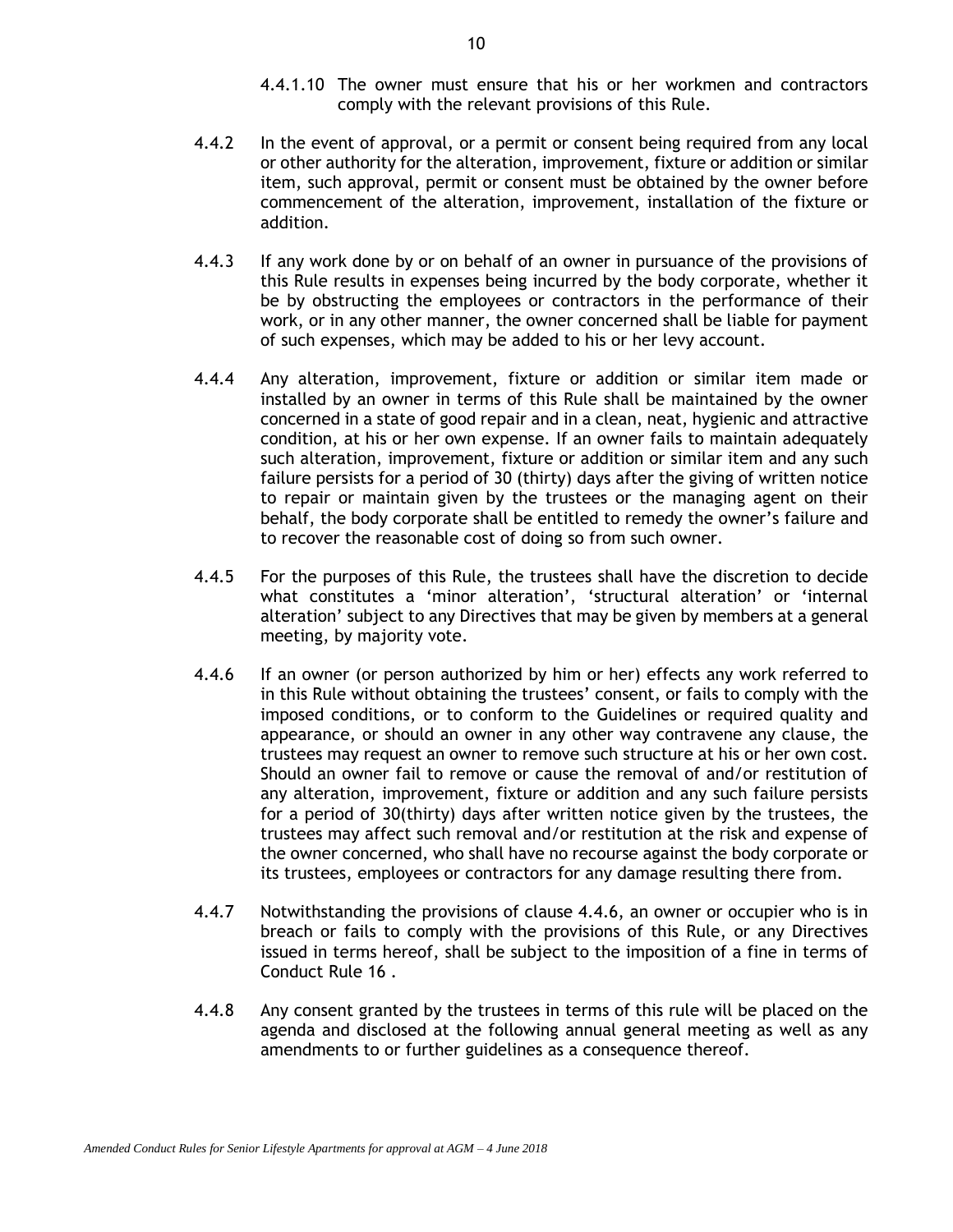### **5 APPEARANCE FROM THE OUTSIDE AND OBSTRUCTIONS TO THE COMMON PROPERTY**

- <span id="page-13-0"></span>5.1 The owner or resident of a section shall not place or do anything on any part of the common property, or a section, including but not limited to balconies, patios, verandahs and gardens which, in the discretion of the trustees, is aesthetically displeasing or undesirable when viewed from the outside section.
- 5.2 Owners and occupiers shall ensure that sections are provided with adequate curtaining or blinds at all times within 7 (seven) days of taking occupation
- <span id="page-13-1"></span>5.3 No tinted glass windows may be installed or used in any residential section or exclusive area.
- <span id="page-13-2"></span>5.4 No items may be hung over walls, windows, in corridors or on any part of the building or the common property so as to be visible to the public or other occupiers.
- 5.5 Owners or occupiers may not leave any obstructions to the free flow of pedestrian or vehicular traffic on any part of the common property. In particular access to staircases, passages, landings, and stairwells must be kept clear at all times.
- 5.6 Notwithstanding clauses [5.1](#page-13-0) , [5.3](#page-13-1) and [5.4](#page-13-2) an owner or occupier may, with the prior written consent of the trustees place, store or leave any object on a part of the common property, or allow or permit it to be so placed, stored or left.
- 5.7 No person may place, store or leave a bicycle on any part of the common property, except with the written consent of the trustees.
- 5.8 The trustees may issue further Directives pertaining to this Rule.
- 5.9 Should an owner or occupier place, do or store anything contrary to this rule, the trustees may require an owner to remove such object in accordance with Conduct Rule 16.3.
- 5.10 Notwithstanding the provisions of clause 5.9, an owner or occupier who is in breach or non-compliance with the provisions of this Rule, or any Directives issued in terms hereof, shall be subject to the imposition of a fine in terms of Conduct Rule [0.](#page-18-1)

# **6. SIGNS AND NOTICES**

- 6.1 No owner or resident of a section, used for residential purposes, shall place any sign, notice, flag, billboard or advertisement of any kind whatsoever on any part of the common property or of a section, so as to be visible from outside the section, without the written consent of the trustees first having been obtained.
- 6.2 The trustees may remove sign, notice, flag, billboard or advertisement in the event of no written permission having been obtained. Such removal and any repair of common property which may be reasonable required, will be effected at the risk and cost of the owner and such owner and/or occupier shall have no claim against the body corporate or the trustees as a result of their functions performed in terms of this provision.

# **7. LITTERING**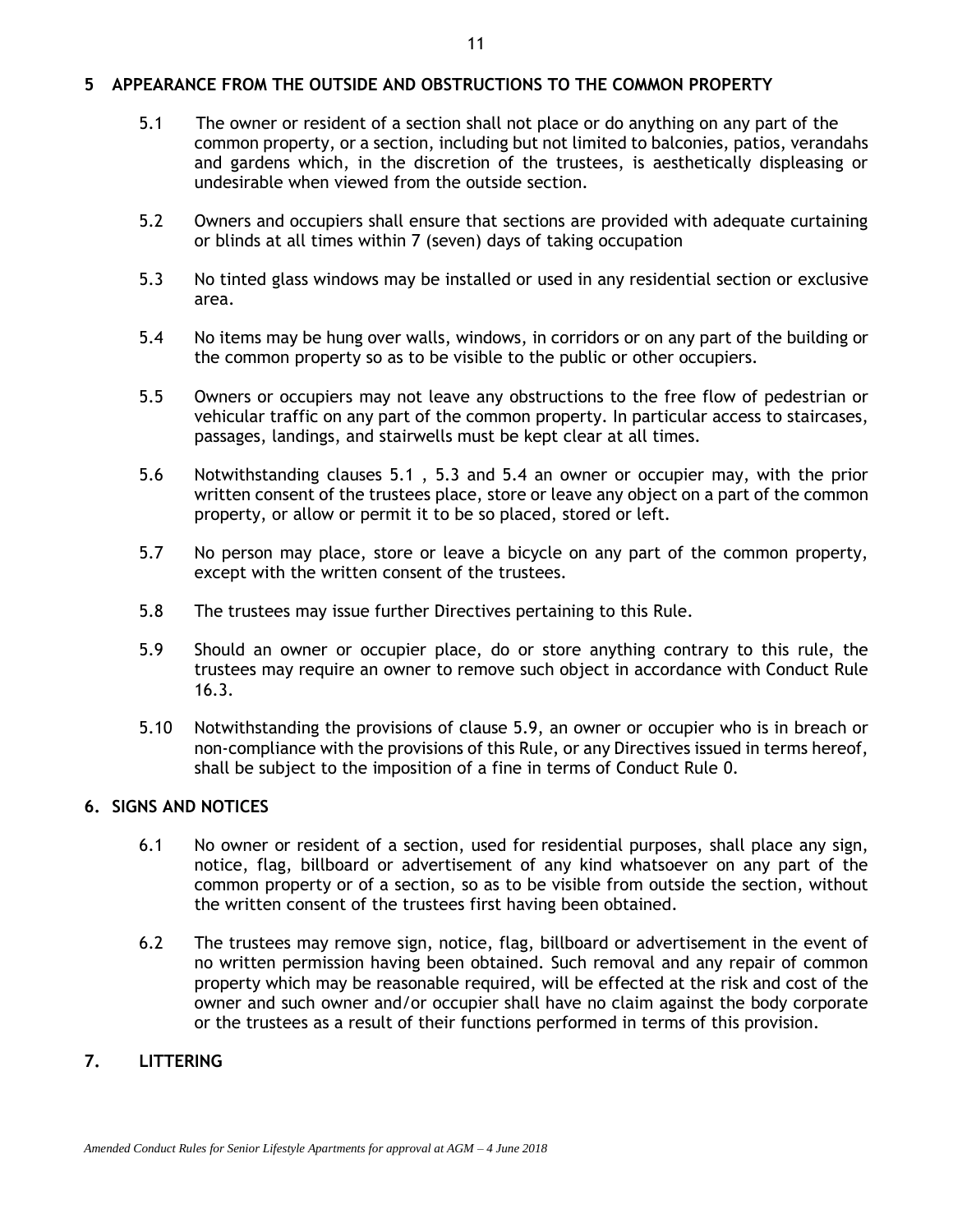- 7.1 An owner or resident of a section shall not deposit, throw or permit or allow be depositing or throwing, on the common property any rubbish, including dirt, cigarette butts, food scraps or any other litter whatsoever.
- 7.2 In particular, an owner or resident of a section may not throw any material or object out of window or over passage walls.
- 7.3 An owner or resident shall remove all items when clearing his post-box and shall dispose of any unwanted items in a suitable refuse container.

# **8 LAUNDRY**

- 8.1 Each section will be equipped with a kitchen yard for laundry and refuse bin
- 8.2 An owner or resident of a section shall not, without the consent in writing of the trustees, erect his or her own washing lines, nor hang any washing or laundry or any other items in windows or on any part of the building or the common property so as to be visible from the outside the buildings or from any other section.

# **9. STORAGE OF INFLAMMATORY MATERIAL AND OTHER DANGEROUS ACTS**

9.1 Any owner or resident shall not store any material, or do or permit or allow to be done, any other dangerous act in the buildings or on the common property which will or may increase the rate of the premium payable by the body corporate on any insurance policy or which would render void any insurance effected over the property.

# **10. SELLING, LETTING AND OCCUPANCY**

- **10.1.** The concept of the village imposes certain restrictions on the manner in which Estate Agents may operate therein. In order to ensure that the regulations contained in the MOI and the conduct rules are made known to prospective new residents, the following house rules relating to the sale of units shall apply:
	- **10.1.1.** Should an owner wish to sell a unit and require the assistance of an Estate Agent, only an Estate Agent registered with both the Estate Agents Affairs Board and the association may be selected. The registered agent and the member must ensure that the buyer is informed of and receives a copy of the MOI and conduct rules. These documents hall be attached as an annexure to any deed of sale.
	- **10.1.2.** Should an owner wish to sell a unit, the prospective purchaser will be required to make payment of the Body Corporate of a "buy-in-levy "calculated at 1% of the gross purchase price of the property with a minimum of R10 000.00 which buy-in levy may be amended from time to time by the Association (MMHOA). Two thirds of the buy-in levy paid to the Body Corporate will be retained by the Body Corporate and one third paid across to the Mataffin Macadamia Home Owners Association (MMHOA) within 7 days of receipt. In the event of a repossession and resale of the property by the purchaser's bank, clause 8.1.2 will not apply.
- 10.2. Should a member wish to lease a unit and require the assistance of an Estate Agent, only an Estate Agent registered with both the Estate Agents' Affairs Board and the association may be selected. The registered agent and the member must ensure that the tenant is informed of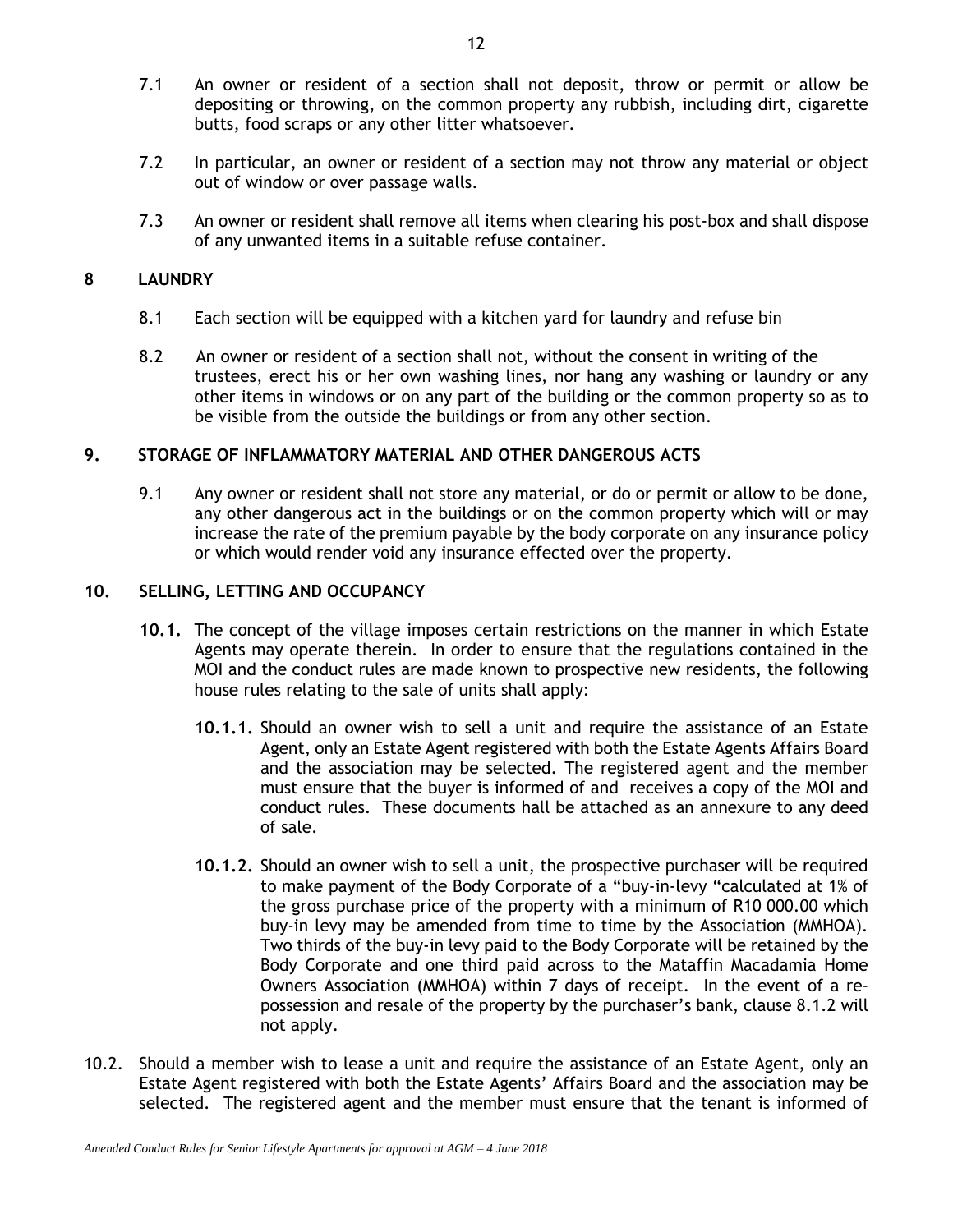and receives a copy of the conduct rules. These documents shall be attached as an annexure to the lease agreement.

- 10.3. Agents may only operate on a "by appointment "basis and must personally accompany a prospective purchaser or lessee. Agents are not permitted to have "show-houses" in the village and/or to erect any "for sale "or "to let" signage boards, without the prior written permission the board.
- 10.4. Any lease agreement for section of the Scheme shall contain a provision to the effect that the tenant have agreed to a compulsory interview with the Care Centre operator before they take occupation. At this interview the services as offered by the Care Centre operator and the terms and conditions for the use thereof will be brought to their attention and explained, should these serviced be required at any time during the lease agreement.
- 10.5. All residents of sections and other persons granted rights of occupancy by any owner of a section are obliged to comply with these conduct rules, notwithstanding any provision to the contrary contained in, or the absence of provisions, in any lease or any grant of rights of occupancy.
- 10.6. No owner or resident of a section shall allow more persons to reside in a section at any one time than as set out below:
- 10.7. 2 (two) adults, one being over the age of 49 years
- 10.8. Notwithstanding clause 10.7, with the prior written consent of the trustees, which may not be unreasonably withheld, an additional person or persons may be allowed to reside in a section temporarily, but not for a period of more than 14 (fourteen) days at a time and not for an aggregate period of more than 28 (twenty eight) days in any calendar year.
- 10.9 Notwithstanding clause 10.7 and 10.8, with the prior written consent of the trustees, which may not be unreasonably withheld, an additional person or persons, being a family member/s of the owner, under the age of 49, may be allowed to reside in a section, temporarily, but not for a period of more than 14 (fourteen) days at a time and not for an aggregate period of more than 28 (twenty eight) days in any calendar year, without the occupier of the section being in residence at that time.
- 10.10. An owner who concludes a lease agreement in respect of his or her section shall supply the trustees, manager or managing agent with the name and contact details of the tenant or lessee.
- 10.11. An owner shall notify the manager, managing agent or trustees forthwith in writing of any change of ownership in, or occupation of his section, or any change in membership or shareholding or beneficiaries of any close corporation or company or trust being the registered owner, and of any mortgage of or other dealing in connection with his or her section.
- 10.12. No form of "time-sharing" or any similar arrangement whereby a person other than the owner, his immediate family or his tenant may utilize a section for a specified period or periods of time may be concluded in respect of a section.

# **11. ERADICATION OF PESTS**

11.1. An owner shall keep his section free of white ants, borer and other wood destroying insects and to this end shall permit the trustees, the managing agent, and their duly authorized agents or employees, to enter upon his or her section from time to time for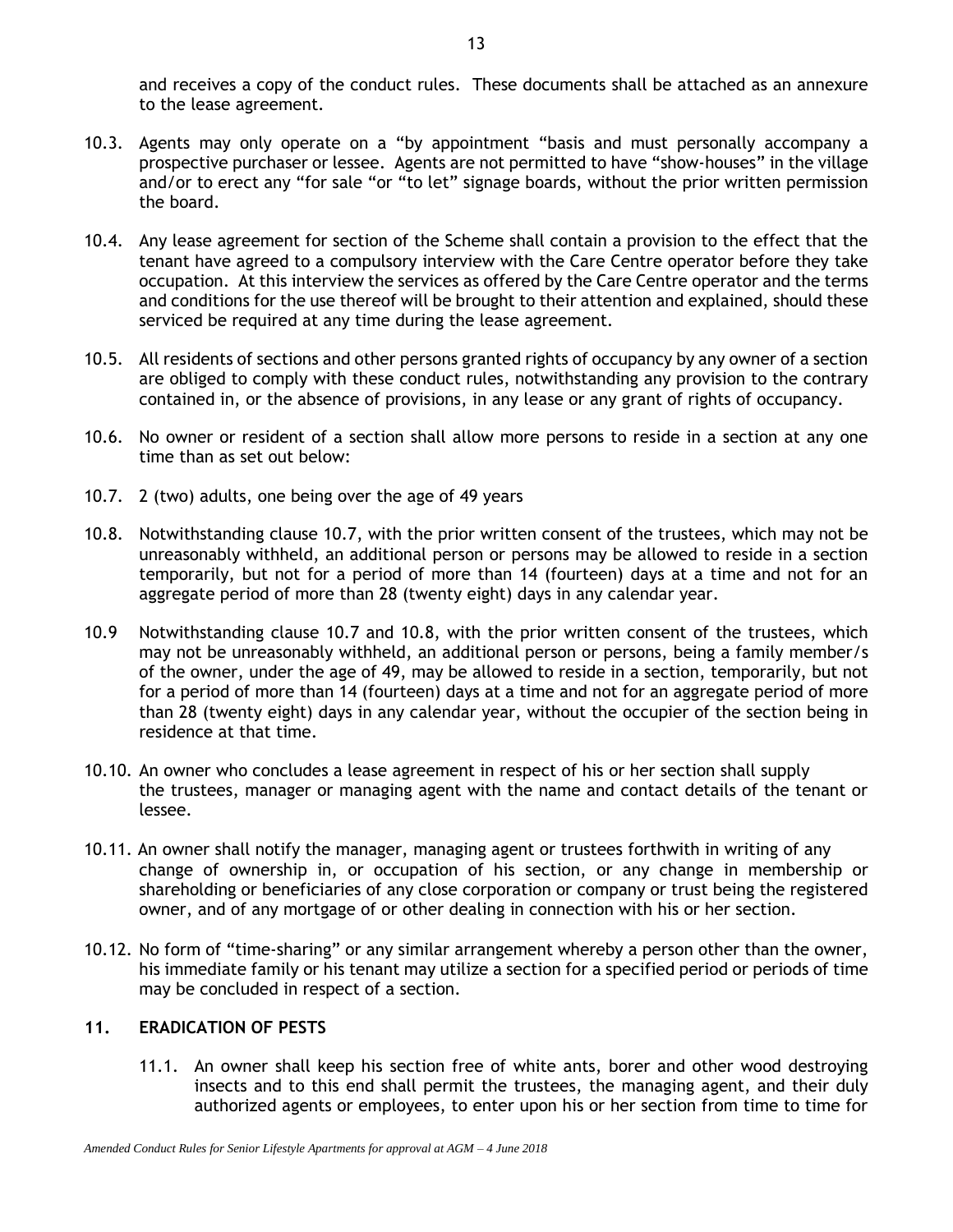the purpose of inspecting the section and taking such action as may be reasonably necessary to eradicate any such pests.

11.2. The costs of the inspection, eradicating any such pests as may be found within the section, replacement of any woodwork or other material form part of such section that may be damaged by any such pests shall be borne by the owner of the section concerned.

# **12. USAGE OF SECTIONS, EXCLUSIVE USE AREAS, COMMON PROPERTY AND RELATED MATTERS**

- 12.1. Except for a sale in execution of a unit, no auction, or similar sales or exhibitions, shall be held on the common property or in a section, nor may a residential sections be used for any professional, commercial or industrial purpose whatsoever.
- 12.2 Each unit is allocated an exclusive use garden area, as shown on the site development plan for the Scheme, attached hereto, which is to be maintained by the owner or resident of the property.
- 12.3. A resident will be responsible for adequate supervision of his or her children, or children of their visitors, and shall foresee that no nuisance is caused or common property damaged.
- 12.4. No 'quad-bikes', carts, scooters or motorbikes may be used on the common property for recreational purposes.
- 12.5. No ball games may be played on the common property.
- 12.6. The throwing of stones or other solid objects on the common property is prohibited.
- 12.7. In the event of damage of whatsoever nature being caused to the common property, including exclusive use areas, by an owner or resident or any of their visitors, contractors or employees, the owner will be responsible for the costs of such repair.
- 12.8. All persons on the common property or using any of it's facilities or services are there and do so entirely at their own risk, and no person shall have any claim against the body corporate whatsoever of nature arising from such use, nor for anything which may befall any person during the course of such use, whether caused by human or animal agency, natural phenomena or otherwise. The body corporate shall not be liable for any injury, loss or damage of any description that any person may sustain, physically or to his or her property directly or indirectly, in or about the common property, it's amenities or in the individual sections nor for any act done or for any neglect on the part of the body corporate or any of the body corporate employees, agents or contractors.
- 12.9. The body corporate or its agent's representatives shall not be liable or responsible for the receipt or non-receipt and delivery or non-delivery of goods, postal matter or any other property.
- 12.10. The transportation or moving of any furniture or heavy or bulky goods is the responsibility for the owner, occupier, or lessee and the repairing of any damage to any section or part of the common property as a result of such activity shall be that of the owner concerned (who will be responsible for his lessee or occupier).
- 12.11 The maintenance of the exclusive area in 12.2 that is fenced off and adjoining each unit is the responsibility of the owner and/or resident. In the event that this exclusive area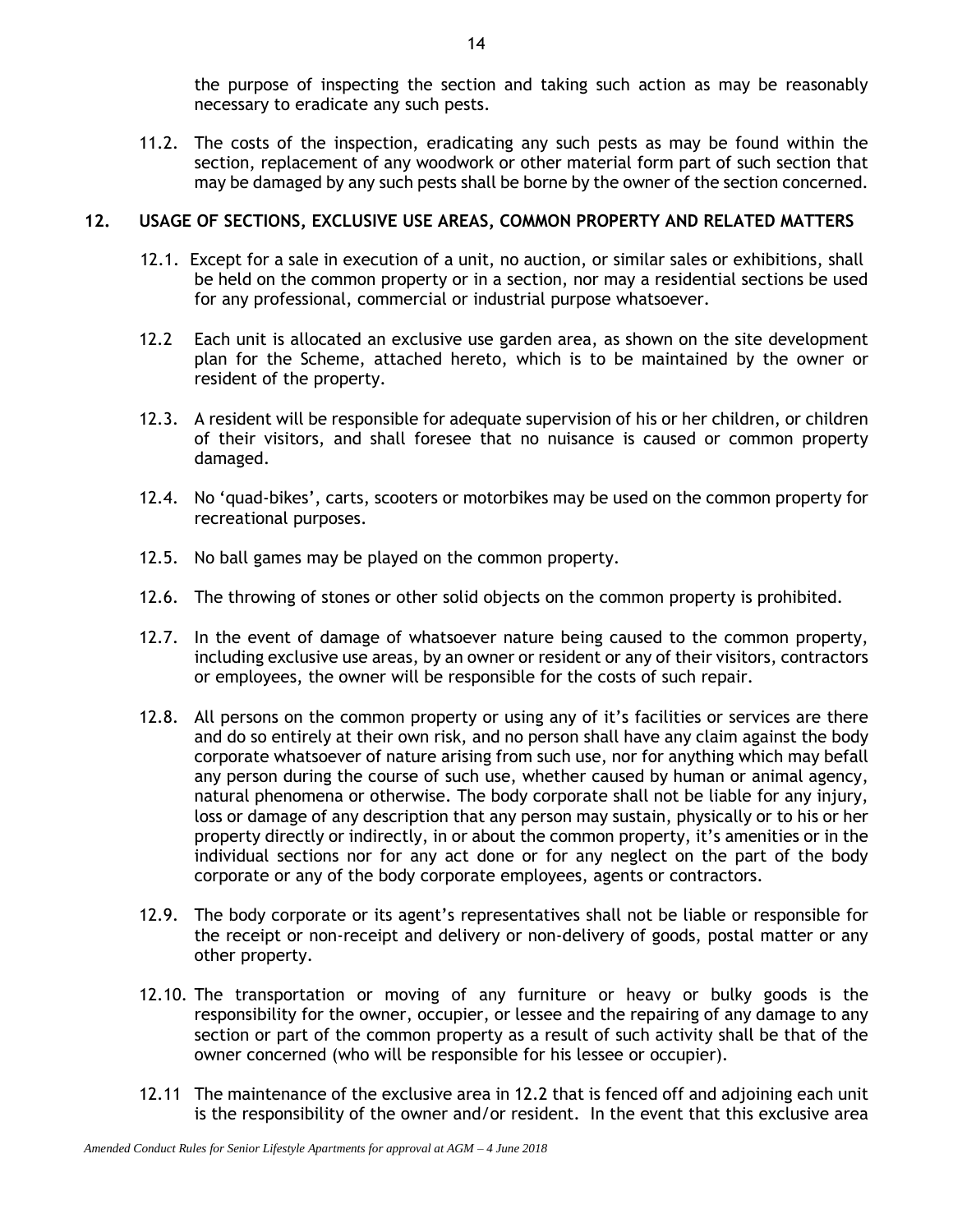is not maintained to the same standard as the common areas and the Body Corporate needs to maintain this area, the cost thereof will be for the owner's account.

- 12.12 The communal area around each unit may be landscaped by the owner of the unit subject to the following terms and conditions:
- 12.12.1 A landscaping plan and planting list needs to be submitted to the Body Corporate for their consideration and approval;
- 12.12.2 Upon receipt of a written approval by the Body Corporate, the owner may landscape the common area in front of their unit;
- 12.12.3 The maintenance of this installed landscaping will be the responsibility of the owner and in the event that it is not maintained to the same standard as the common area, the Body Corporate will maintain the area and the cost thereof will be for the account of the owner; and
- 12.12.4 Any damage to the landscaping installed in the common area will need to be repaired and reinstated by the owner at the owner's cost. In the event that the owner does not repair and reinstate the landscaping, the Body Corporate will do so and the cost thereof will be for the account of the owner.

# 13. **NOISE, DISTURBANCE AND NUISANCE**

- 13.1. No owner or resident may permit anything to be done in his or her section, exclusive use area or in the common property, which constitutes a nuisance or an unreasonable invasion of the privacy of the other occupiers of the buildings, or permit or cause any disturbance or allow his or her children or visitors to cause any disturbance which in the opinion of the trustees would constitute a nuisance or an invasion of the right of privacy of other occupiers
- 13.2. All owners and occupiers shall maintain quietness between 22h00 and 7h00
- 13.3. At all times other than as referred to in clause 13.2, all television, radio and other appliances emitting sound, including musical instruments, should be kept at audio levels which are within 7 decibels of the ambient sound.
- 13.4. The horns of motor vehicles may not be sounded at any time on the common property, except as a warning of imminent danger in the case of an emergency.
- 13.5. No explosives, crackers, fireworks or items of similar nature may at any time be exploded, lit or operated in sections or any part of the common property without the written permission of the trustees.
- 13.6. No firearms will be permitted in any of the sections unless an owner and/or resident has applied to the Body Corporate with proof of a vital firearms license and a competency certificate and approval has granted by the Trustees of the Body Corporate on the basis that the owner/resident has signed a declaration undertaking to store the firearm in a safe and comply with the sections of the relevant legislation
- 13.7 No firearms may be discharged in a section or any part of the common property, except under such circumstances that would reasonably justify the use of a firearm for self-defense and related purposes.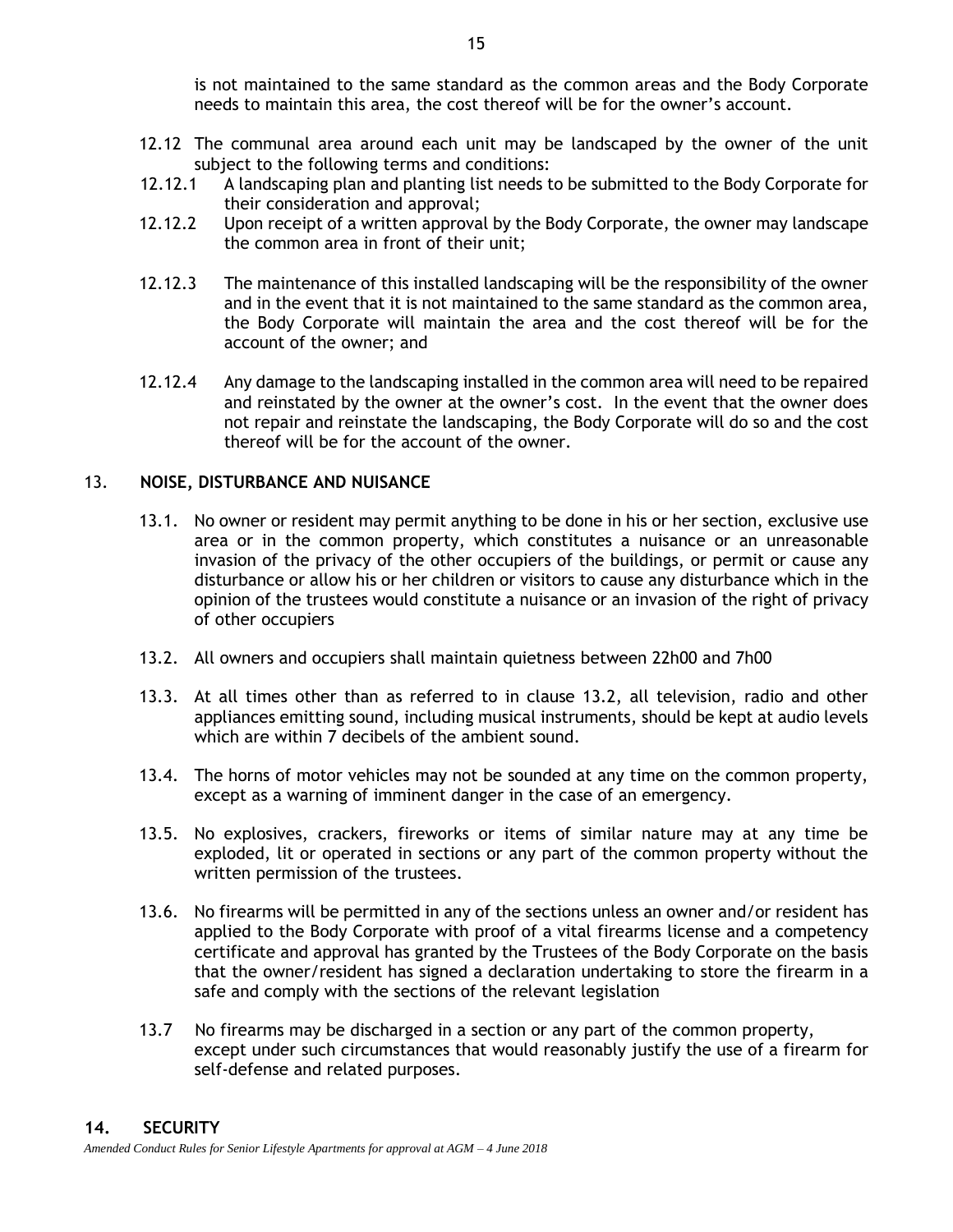- 14.1. Owners and occupiers must at all times ensure that the security and safety of all owners, occupiers and their property are preserved, and in particular must-
	- 14.1.1. ensure that upon entering or leaving the premises, all security doors and gates are properly closed;
	- 14.1.2. ensure that such doors and gates are never opened for unknown or uninvited persons;
	- 14.1.3. comply with any further security measures implemented by the trustees;
	- 14.1.4. ensure that their guests, visitors, employees and contractors comply with the security measures implemented by the trustees.

#### **15. INSURANCE**

15.1 Any first loss that amounts to a body corporate insurance claim, on behalf of the owner of the section concerned, shall be for the account of the owner of the section.

#### <span id="page-18-1"></span>16**. CONTRAVENTION OF RULES**

- 16.1 Should Conduct Rule 1 be contravened, the trustees may:-
	- 16.1.1. impose a fine in terms of Conduct Rule 17, or

16.1.2 obtain an interdict, or

<span id="page-18-0"></span>16.1.3 impose more than one of the options mentioned.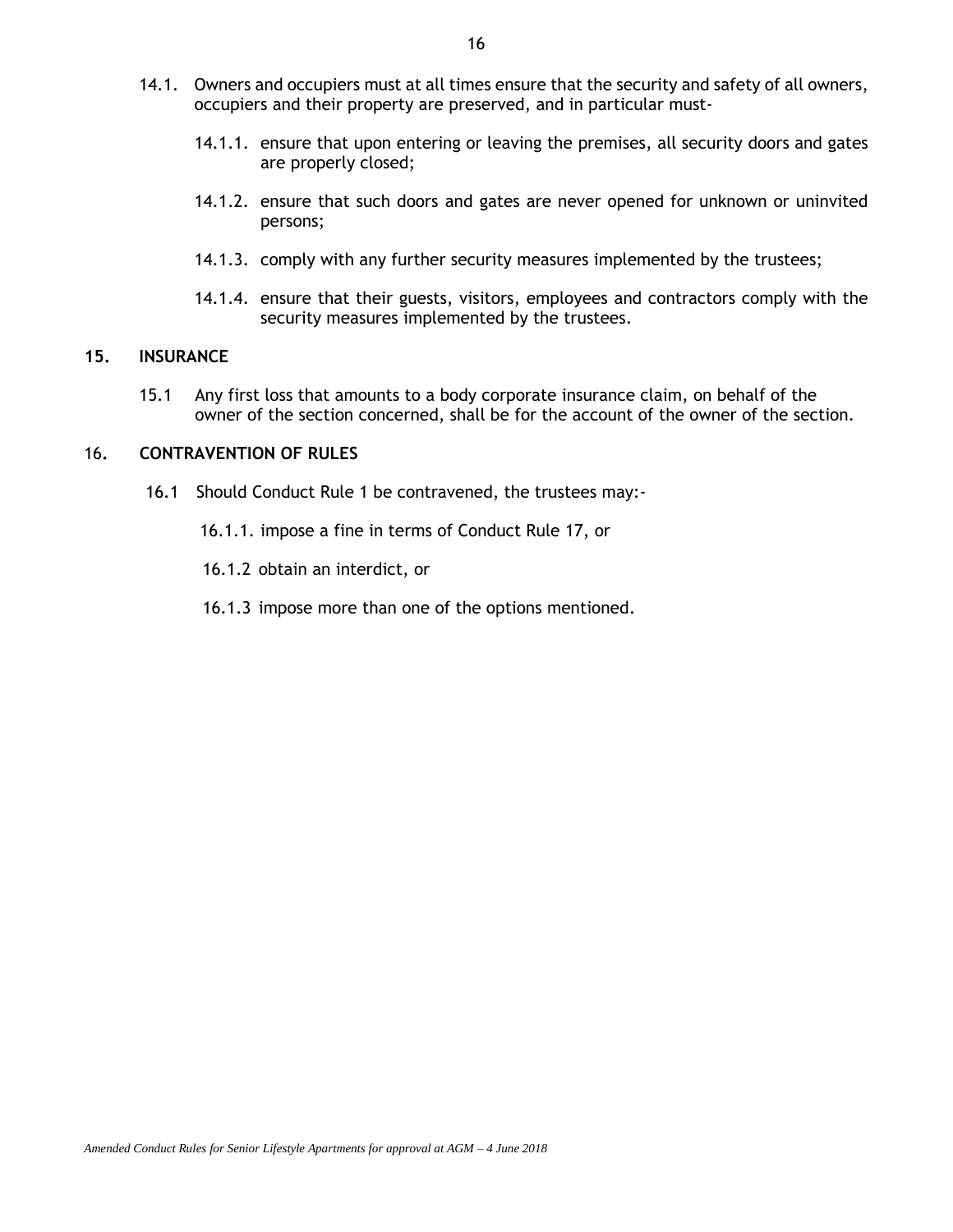- 16.2 Should Conduct Rule [3](#page-6-0) be contravened, the trustees may:-
	- 16.2.2 arrange for the vehicle to be clamped, at the risk and costs of the owner thereof and/or person in control of the vehicle, or
	- 16.2.3 arrange for a clamped vehicle to be released subject to the payment of a release fee, or
	- 16.2.4 arrange for the vehicle to be removed at the risk and costs of the owner thereof and/or person in control of the vehicle, or
	- 16.2.5 impose a fine in terms of Conduct Rule 17, or
	- 16.2.6 obtain an interdict, or
	- 16.2.7 impose more than one of the options mentioned.
- 16.3 Should Conduct Rules [4](#page-7-2) or [0](#page-12-0) be contravened, the trustees may:-
	- 16.3.2 Request an owner to remove such structure or object at his or her own cost. Should an owner fail to remove or cause the removal of and/or restitution of any alteration, improvement, fixture or addition (structure or object) and any such failure persists for a period of 30 (thirty) days after written notice given by the trustees, the trustees may affect such removal and/or restitution at the risk and expense of the owner concerned, who shall have no recourse against the body corporate or it's trustees, employees or contractors for any damage resulting there from, or
	- 16.3.3 impose a fine in terms of Conduct Rule 17, or
	- 16.3.4 obtain an interdict, or
	- 16.3.5 impose more than one of the options mentioned.
- 16.4 Should any other Conduct Rule be contravened the trustees may:-
	- 16.4.2 impose a fine in terms of Conduct Rule 17, or
	- 16.4.3 obtain an interdict, or
	- 16.4.4 impose more than one of the options mentioned.

# **17 IMPOSITION OF PENALTIES**

17.1. If the conduct of an owner or an occupier of a section or his visitors or guests constitutes a nuisance in the opinion of the trustees, or if an owner, occupier, or visitor contravenes, breaches, disobeys or disregards a Management or Conduct Rule, the trustees may furnish the owner and occupier with a written notice which may at the discretion of the trustees be delivered by hand or by registered post. In the notice the particular conduct, which constitutes a nuisance, must be adequately described or the Rule that has allegedly been contravened must be clearly indicated, and the offender must be warned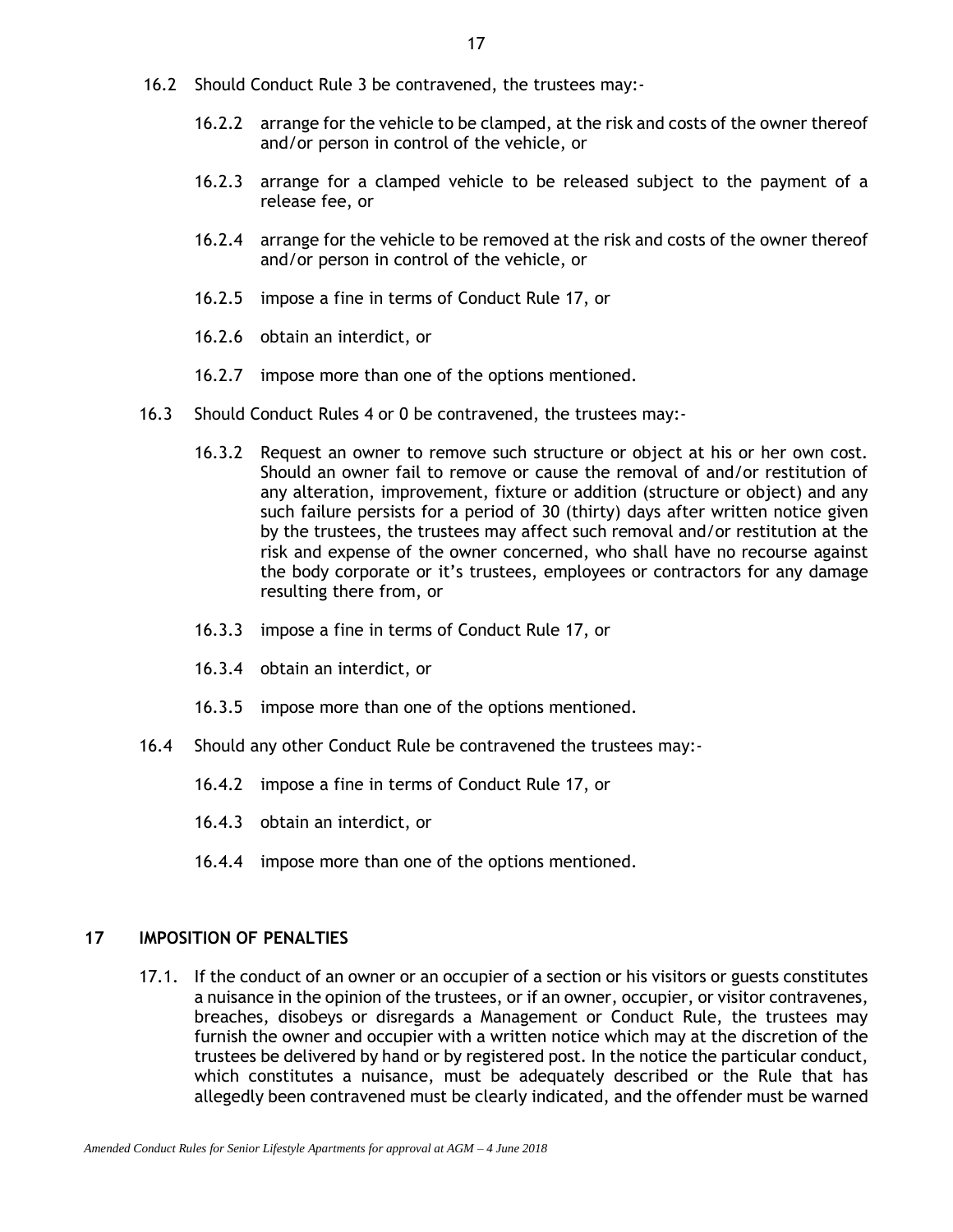that if he or she persists in such conduct or contravention, a fine, will be imposed on the owner of the section.

- 17.2. If the owner or resident nevertheless persists in that particular conduct or in the contravention of that particular Rule, the trustees may convene a meeting of trustees to discuss the matter and to impose a fine.
- 17.3. A written notice, by which the alleged offender (whether owner or occupier), is informed of the purpose of the meeting and invited to attend, must be sent to the owner and occupier at least 7 (seven) days before the meeting is held. At the meeting the owner or occupier must be given the opportunity to present his or her case, but except in so far as may be permitted by the chairperson, he or she may not participate in the affairs of or voting at the meeting.
- <span id="page-20-0"></span>17.4. After the owner or resident has been given the opportunity to present his case, the members of the sub-committee appointed by the trustees may by way of a unanimous resolution (100% of the members present at the meeting with a minimum of two subcommittee members), impose an initial penalty or suspension for the first offence and a subsequent penalty or suspension for every identical offence thereafter.
- 17.5. Any fine imposed in terms of clause [17.4,](#page-20-0) may if it is not paid within 14 (fourteen) days after the offender has been notified of the imposition of the fine, be added to the contribution which an owner is obliged to pay in terms of s 37(1) of the Act and claimed by the trustees as part of the monthly installments payable by the owner.
- 17.6. The body corporate may, from time to time, determine the amount of the initial and subsequent penalties and periods of suspension, which amount should be confirmed at the next general meeting.

#### **18. FIRE FIGHTING**

18.1 No resident is permitted to use any fire-fighting equipment for any purpose other than to fight fires.

#### 19. **COMPLAINTS**

19.1 All complaints, requests and suggestions must be made in writing to the managing agent, for their consideration at trustees' meetings.

#### **20 RELAXATION OF RULES**

20.1 No indulgence or relaxation in respect of these Rules shall constitute a waiver or consent, or prevent their enforcement by the trustees at any time.

# **21 CARE**

21.1 Prior to occupation, all residents shall individually enter into the relevant Care Availability Agreement with the Care Centre, which explains the basic services provided by the Care Centre and provides access to additional services as the need arises.

# **22 DOMESTIC HELP**

22.1 Outside domestic help should register with the security service provider and obtain a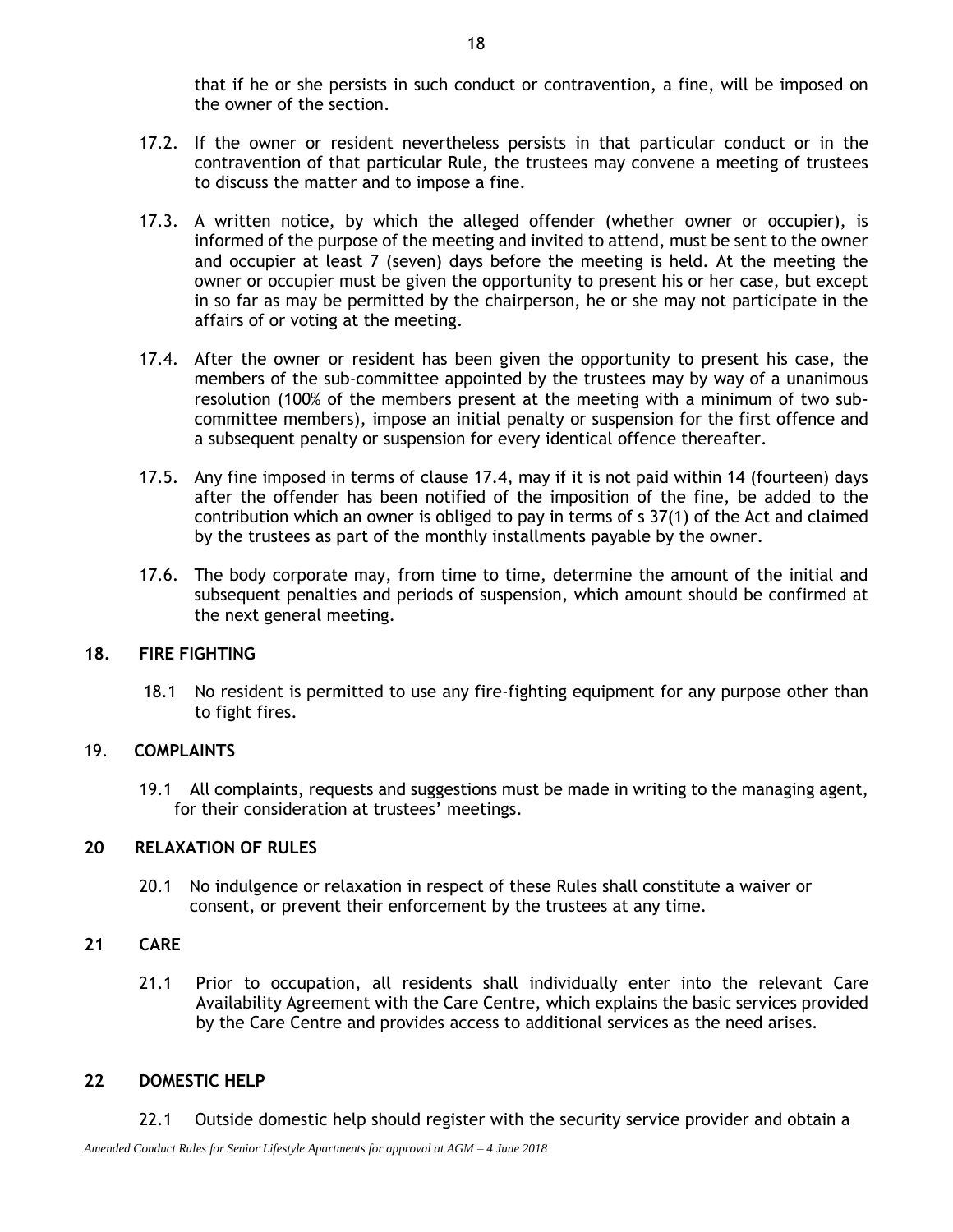Mataffin Macadamia identity card prior to commencing work

22.2 No domestic staff will be permitted to overnight in the units

# **23 LEVIES**

- 23.1 The Trustees may from time to time impose levies upon members for the purpose of meeting all the expenses which the body corporate has incurred or which the trustees reasonably anticipate to the body corporate will incur in the attainment of its objectives and the pursuit of its business
- 23.2 The trustees shall not less than 30 days prior to the end of each financial year or as soon thereafter as is reasonably possible prepare and serve upon every owner at the address chosen by that owner a budget and estimate in reasonable detail of the amount which shall be required by die body corporate to meet its expenses during the following financial year and shall specify separately any estimated deficiency as may result from the preceding year. The trustees may include in such estimates an amount to be held in reserve to meet anticipated expenditure nor of an annual nature
- 23.3 Every annual levy shall be payable in equal monthly installments due in advance on the first day each and every month. The levy can be paid by debit order or such other electronic payment method as may be determined by die body corporate from time to time
- 23.4 In the event of the trustees for any reason whatsoever failing to prepare and serve the estimate referred to in article 22.2 timeously, every member shall unit service of such estimate continue to pay the levy previously imposed and shall after such estimate is served, pay such levy as may be specified in the notice referred to in article 22.2
- 23.5 The trustees may, from time to time, impose special levies upon the members in respect of all such expenses, referred to in articles 22.1 and 22.2 which are not included in any estimate made in terms of article 22.2 and may in imposing such levies, determine the terms of payment thereof
- 23.6 The trustees shall be empowered in addition to such other rights as the body corporate may have in l aw as against its members to determine the rate of interest from time to time chargeable upon arrear levies provided that such rate of interest shall not be in excess of 500 basis points above the prime overdraft tare as charged by the body corporates bankers from time to time
- 23.7 Any amount due by an owner by way of levy and any interest thereon shall be a debt due by that member to the body corporate. Notwithstanding that a member may cease to be such, the body corporate shall have the right to recover arrear levies and interest from that member. Further, a member on ceasing to be such, shall have no claims whatsoever on any other monies held by the body corporate whether obtained by way of a sale of body corporate assets or otherwise
- 23.8 A transferee of a section shall on becoming an owner be liable to pay the levy then attributable to that section
- 23.9 The levy shall be calculated by dividing the total amount budgeted for the relevant period by the participation quote of each section